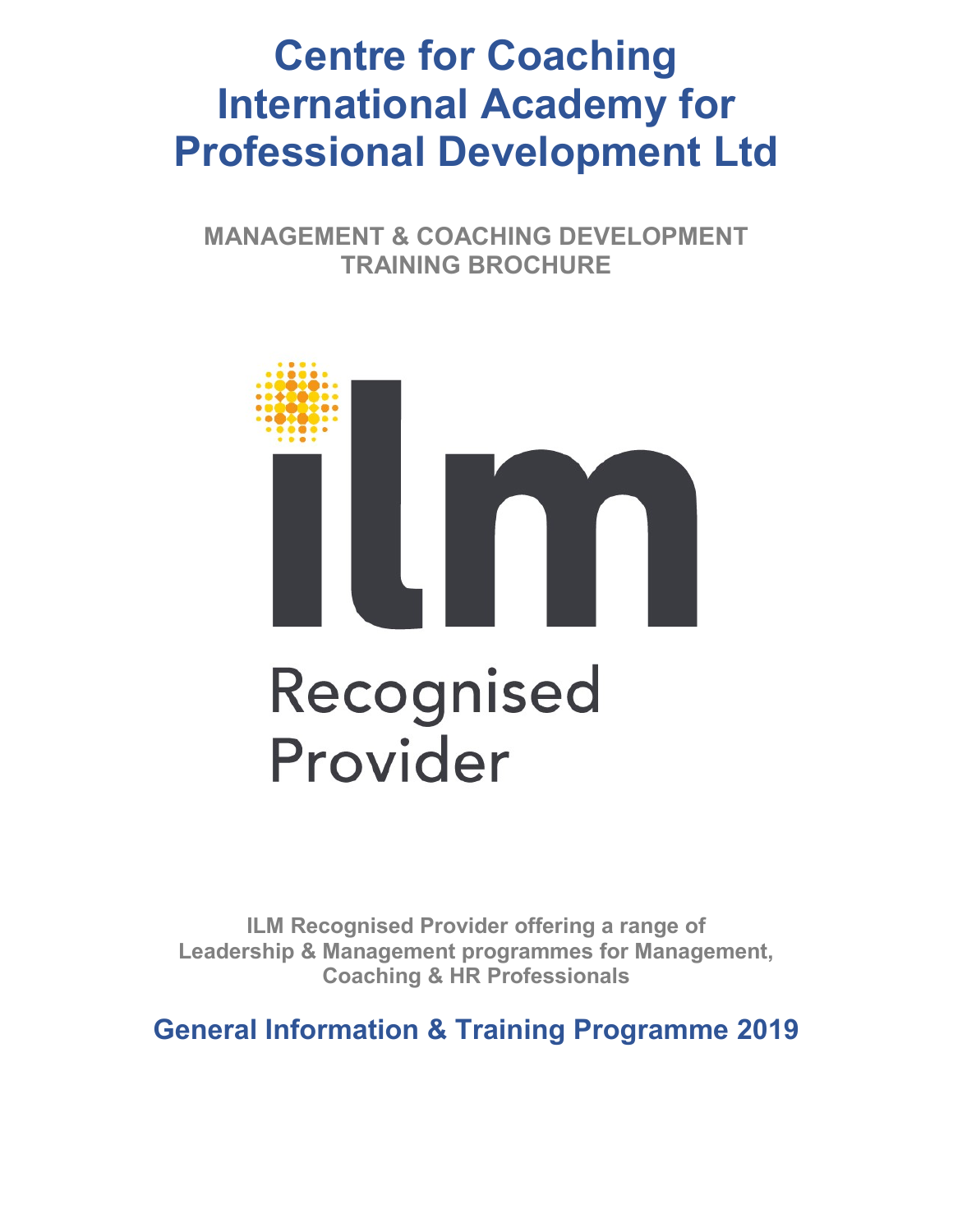



# **GENERAL INFORMATION AND ILM DEVELOPMENT PROGRAMMES**

## **Putting psychology into management, leadership and coaching**

## **ILM Approved Development Programmes**



This Centre for Coaching information booklet is published in association with the International Academy for Professional Development Ltd and Centre for Stress Management. The Centres reserve the right to change the details, cancel courses or substitute trainers as necessary. For further details of our services and courses please telephone or write to the co-ordinator.

**Centre for Coaching, IAFPD, Admin offices: 156 Westcombe Hill, London, SE3 7DH General enquiries: +44 (0) 20 8853 4171**

**Email: [peter.ruddell@iafpd.com](mailto:peter.ruddell@iafpd.com)**

**International Academy for Professional Development: [www.iafpd.com](http://www.iafpd.com/) Centre for Coaching: [www.centreforcoaching.com](http://www.centreforcoaching.com/) Centre for Stress Management: [www.managingstress.com](http://www.managingstress.com/) Centres of Expertise group: [www.centresofexpertise.com](http://www.centresofexpertise.com/) Stephen Palmer Partnership Ltd: [www.stephenpalmerpartnership.com](http://www.stephenpalmerpartnership.com/)**

Training is held in British Psychological Society offices, central London.

#### **In-house training**

The courses and programmes shown in this brochure can be run in-house in the United Kingdom as well as internationally. Enquiries for availability of these services should be made to Peter Ruddell or Kate Thomas. In addition to the courses shown in this brochure we are able to offer individually designed bespoke courses. This can include ILM recognition of the course (subject to ILM approval).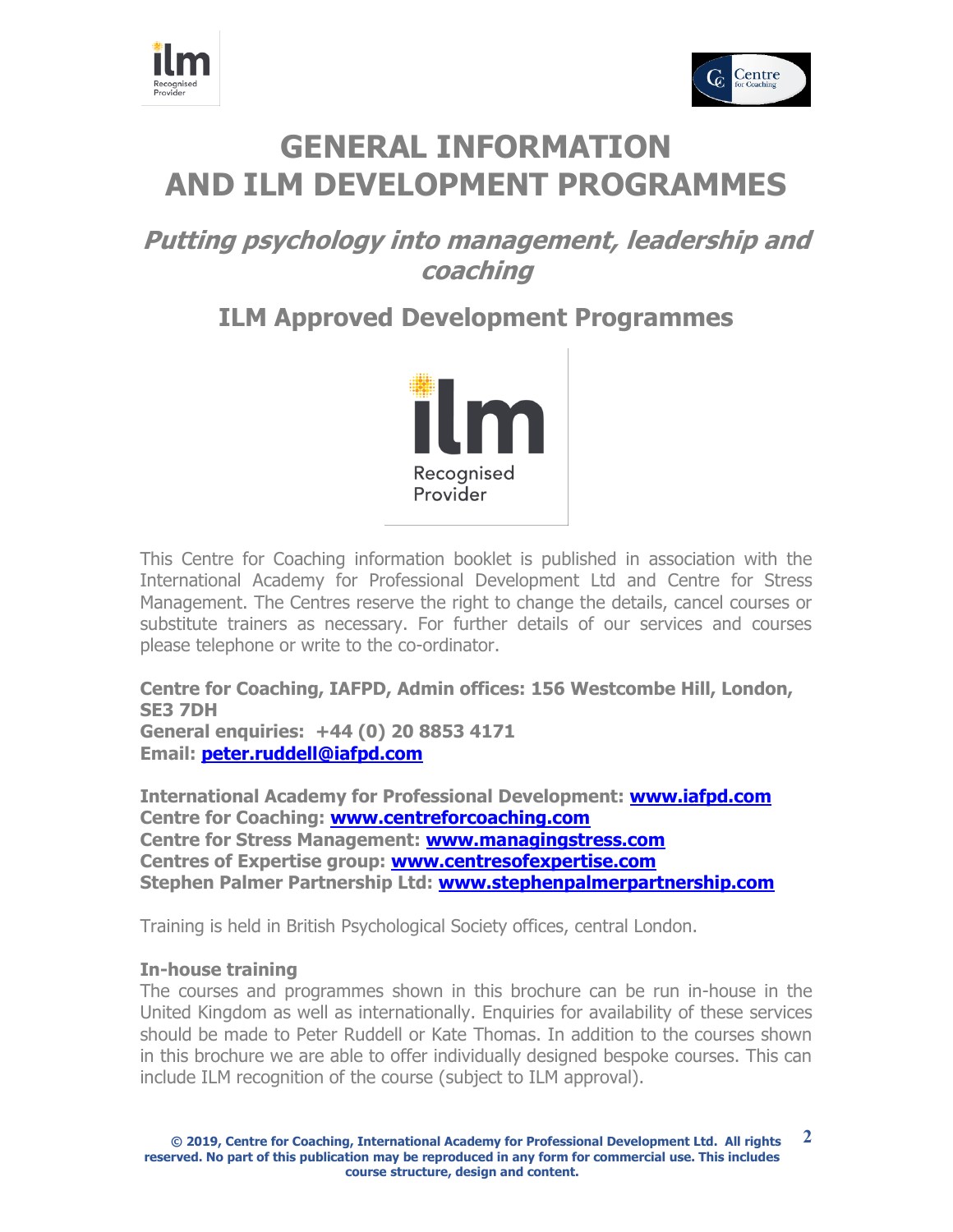



## **CONTENTS**

**General Information 4 Important Notice – Essential Reading Before Enrolment 4 Who are the development programmes suitable for? 4 Important Introduction to Modules and Programmes 5 Certificates 5; Special needs and requirements 5 ILM Recognised Provider 5 Plagiarism 5 Advantages to Candidates Enrolling on ILM Development Programmes 5 Course Development Programme Matrix 6 Introduction to Coaching at Work Programme 7 Cognitive Coaching 7 Performance Coaching 8 Stress Management 9 Assertion and Communications Skills Training 10 Occupational Stress Management 11 Problem Focused Coaching 12 Health Coaching 13 Relaxation Skills 14 Developing Resilience 15 Redundancy Coaching 15 Solution Focused Coaching 16 Time management 17 Understanding Health & Well Being of Staff: for HR and Management Professionals 17 Hazard Awareness 18 Coaching Development Programme 19 Psychological Coaching 20 The Essential Management Development Programme 21 Foundation Coaching Development Programme 22 Psychological Coaching Development Programme 23 Advanced Coaching Development Programme 25 Professional bodies that recognise the Centre's training 25**

**Directors of Training & Consultancy 26**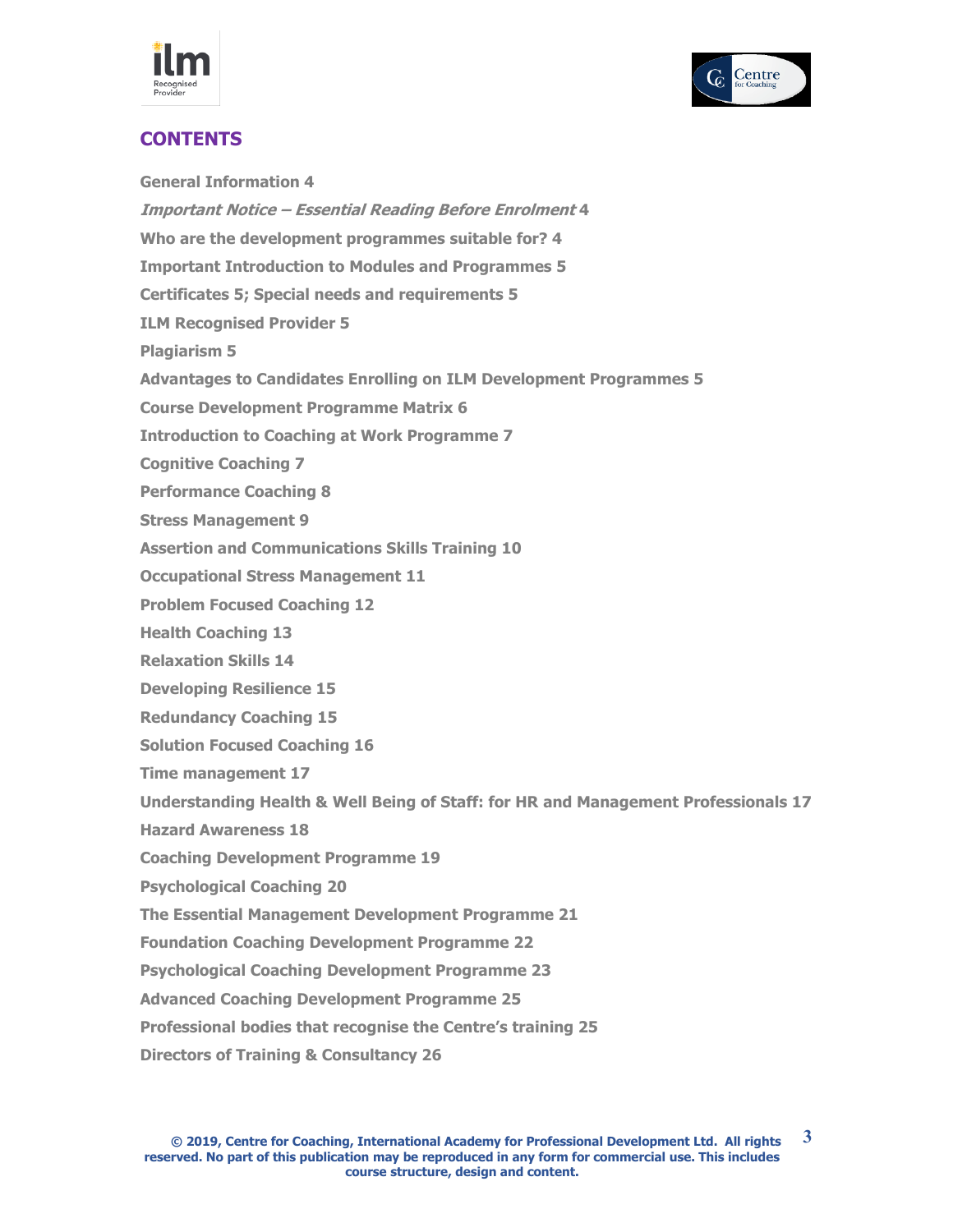



## **GENERAL INFORMATION**

The Centre for Coaching, International Academy for Professional Development offers a range of courses focusing on different aspects of coaching and management development. The Centre has developed integrated, modular development programmes. Within acceptable limits, participants can attend courses at their own speed depending upon the time and the finances they have available. These training development programmes can also be run in-house for organisations who wish their staff to attend the same course. Contact the office for further details.

## **IMPORTANT NOTICE – ESSENTIAL READING BEFORE ENROLMENT GENERAL INFORMATION**

Unless stated otherwise, all of the courses at the Centre are not opportunities to work out personal issues which may need the support of personal coaching or therapy but a commitment to self-disclosure in relation to course learning, skills training and personal awareness will be expected. Students or delegates must attend over 90% of an individual course to satisfy the attendance requirements. If this is not possible then students are advised to apply when they can meet the criteria.

All course fees must be paid four weeks prior to the commencement of the course. Students attending courses are expected to turn onto silence their mobile phones during lectures and workshops. Normal rules of confidentiality apply to all of the courses. Recording of the workshops and courses is not permitted.

Before purchasing non-refundable flights, train tickets, etc. students and delegates are strongly advised to confirm with the Centre that the course has sufficient enrolments for it to run. We cannot guarantee that any programme will run.

#### **ACCREDITED PRIOR LEARNING**

We are aware of most of the other programmes available in Coaching and Stress Management in the UK and do not under normal circumstances accredit prior learning as the majority of these differ in their content.

#### **WHO ARE THE DEVELOPMENT PROGRAMMES SUITABLE FOR?**

Generally the courses are suitable for trainee coaches, coaches, entrepreneurs, trainers, directors, managers, supervisors, HR staff, management consultants, psychologists and other professionals who wish to learn more about coaching and/or management development. However, participants also include those interested in a career change.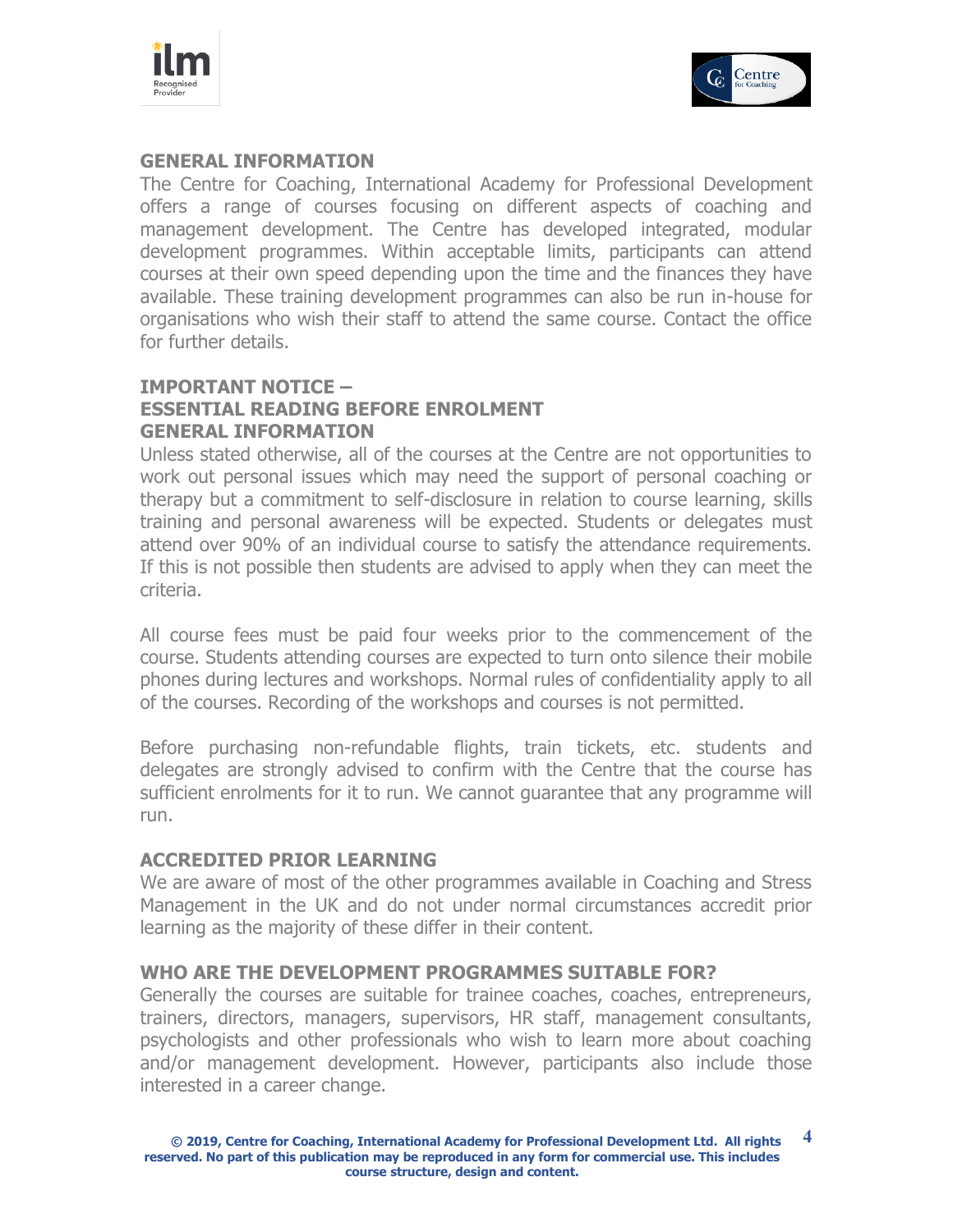



## **CERTIFICATES FOR COURSES AND CPD**

Certificates of Continuing Professional Development (CPD) are issued by the Centre for Coaching to delegates who meet the attendance requirements for each programme. On completion of the ILM Approved Development Programme delivered by the Centre for Coaching, our Registrar will notify the ILM.

## **SPECIAL NEEDS OR REQUIREMENTS**

If you have special needs or requirements, please advise us when you apply.

## **IMPORTANT INTRODUCTION TO MODULES AND PROGRAMMES**

The courses below vary in length and are usually between 12 hours and 36 hours duration. These courses form the modules for a range of coaching programmes and the essential management development programme at the Centre for Coaching. Certificates of Continuing Professional Development (CPD) are issued to delegates who attend 90% of a development programme.

## **ILM RECOGNISED PROVIDER**

ILM is the UK's leading provider of leadership, management and coaching qualifications, and a City & Guilds Group Business. The Centre for Coaching is an ILM Recognised Provider. The ILM's Endorsed Development programmes add value to our bespoke leadership and management training by providing industry wide recognition from Europe's largest management and leadership awarding body. We encourage our students and delegates to become members of the ILM.

#### **PLAGIARISM**

Plagiarism is taking an individual's ideas and writings and passing them off as your own. Plagiarism is a form of cheating which is not permitted and it applies to all assessments and examinations. Our website highlights how to avoid unintentional plagiarism and a also link to a helpful free online tutorial (see: [www.centreforcoaching.com/plagiarism\)](http://www.centreforcoaching.com/plagiarism). For further in-depth information please read the ILM Plagiarism, Collusion and Cheating [Policy](https://www.i-l-m.com/~/media/ILM%20Website/Sharepoint%20Documents/_Published%20Documents/ilm-policies-d8-plagiarism-collusion-and-cheating-policy.pdf.ashx).

## **ADVANTAGES TO CANDIDATES ENROLLING ON ILM ENDORSED DEVELOPMENT PROGRAMMES**

All enrolled candidates receive one year's free studying membership of ILM, offering them access to a wealth of expert information, advice and support services to maximise their training experience and encourage CPD. On completion of their programme students receive an ILM Development certificate. (See enrolment fees on page 6.)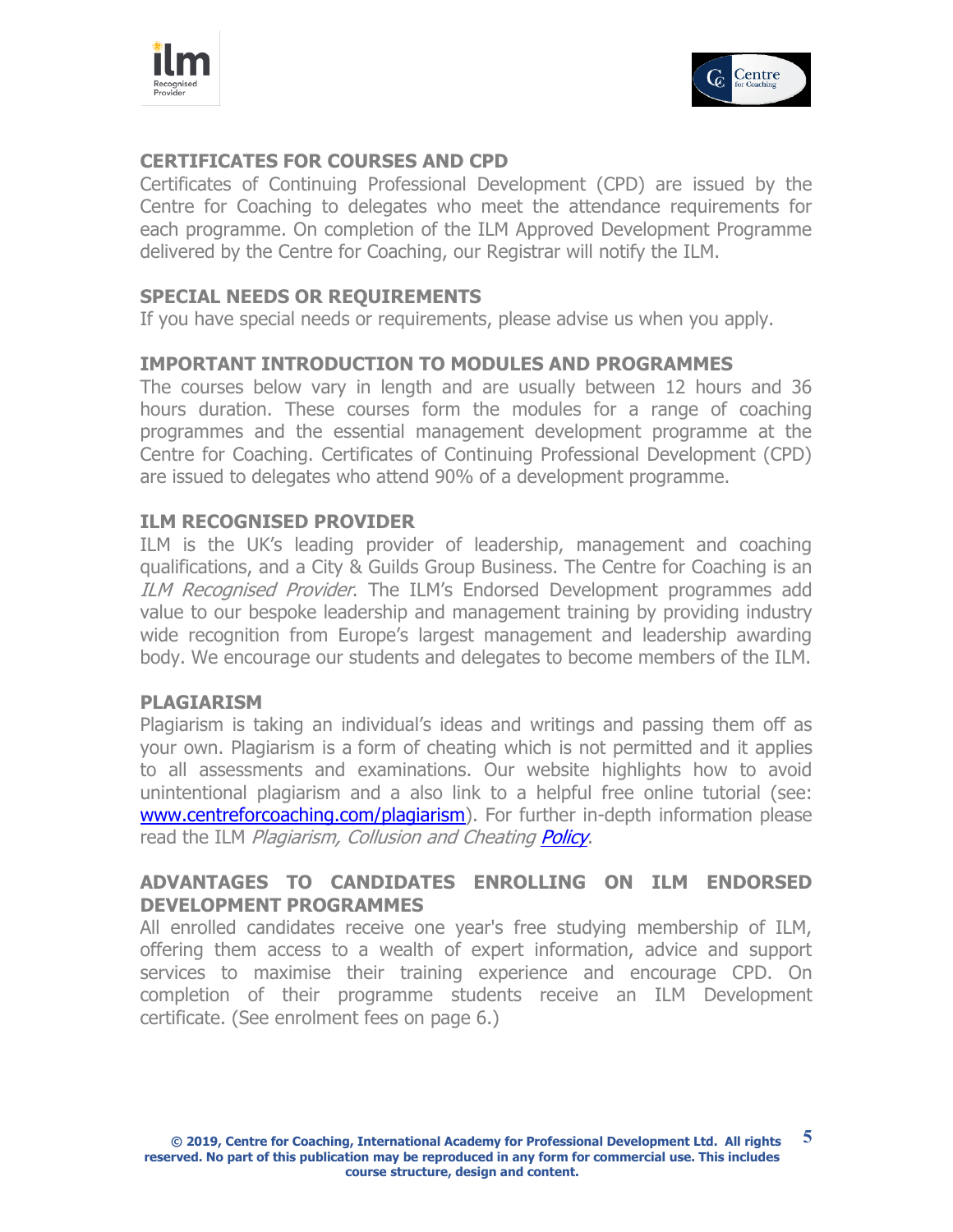



|                                |                                                                                | <b>ILM Approved Development Programmes</b>                                                                                  |                                                                                                                                 |                                                                                                                  |                                                                                                                                                                                |                                                                                                                 |
|--------------------------------|--------------------------------------------------------------------------------|-----------------------------------------------------------------------------------------------------------------------------|---------------------------------------------------------------------------------------------------------------------------------|------------------------------------------------------------------------------------------------------------------|--------------------------------------------------------------------------------------------------------------------------------------------------------------------------------|-----------------------------------------------------------------------------------------------------------------|
|                                | Course by<br><b>Development</b><br>Programme<br><b>Matrix</b>                  | <b>Introduction</b><br>to Coaching<br>at Work<br><b>Development</b><br><b>Programme</b><br>(Enrol. fee £60)<br>$(12$ Hours) | <b>The</b><br><b>Essential</b><br><b>Management</b><br><b>Development</b><br><b>Programme</b><br>(Enrol. fee £60)<br>(12 hours) | <b>Foundation</b><br><b>Coaching</b><br><b>Development</b><br><b>Programme</b><br>(Enrol. fee £60)<br>(24 Hours) | a) Coaching<br><b>Development</b><br><b>Programme</b><br>b) Psychological<br><b>Coaching</b><br><b>Development</b><br><b>Programme</b><br>(Enrol. fee £60)<br>(36 or 35 hours) | <b>Advanced</b><br><b>Coaching</b><br><b>Development</b><br><b>Programme</b><br>(Enrol. fee £95)<br>(106 hours) |
|                                | Introduction to Coaching<br>at Work Programme                                  | $\checkmark$                                                                                                                | $\checkmark$                                                                                                                    | $\checkmark$                                                                                                     | $\checkmark$                                                                                                                                                                   | $\checkmark$                                                                                                    |
| <b>Optional Course Modules</b> | <b>Cognitive Coaching</b>                                                      |                                                                                                                             | $\checkmark$                                                                                                                    | ✓                                                                                                                |                                                                                                                                                                                | $\checkmark$                                                                                                    |
|                                | <b>Performance Coaching</b>                                                    |                                                                                                                             | $\checkmark$                                                                                                                    |                                                                                                                  |                                                                                                                                                                                | ✓                                                                                                               |
|                                | <b>Stress Management</b>                                                       |                                                                                                                             | ✓                                                                                                                               | ✓                                                                                                                |                                                                                                                                                                                |                                                                                                                 |
|                                | <b>Assertion &amp;</b><br><b>Communication Skills</b>                          |                                                                                                                             |                                                                                                                                 | ✓                                                                                                                |                                                                                                                                                                                |                                                                                                                 |
|                                | <b>Occupational Stress</b><br>Management                                       |                                                                                                                             |                                                                                                                                 | ✓                                                                                                                |                                                                                                                                                                                |                                                                                                                 |
|                                | <b>Problem Focused</b><br>Coaching                                             |                                                                                                                             |                                                                                                                                 | ✓                                                                                                                |                                                                                                                                                                                |                                                                                                                 |
|                                | <b>Health Coaching</b>                                                         |                                                                                                                             | ✓                                                                                                                               | ✓                                                                                                                |                                                                                                                                                                                |                                                                                                                 |
|                                | <b>Relaxation Skills</b>                                                       |                                                                                                                             | ✓                                                                                                                               | ✓                                                                                                                |                                                                                                                                                                                |                                                                                                                 |
|                                | <b>Developing Resilience</b>                                                   |                                                                                                                             | ✓                                                                                                                               | ✓                                                                                                                |                                                                                                                                                                                |                                                                                                                 |
|                                | <b>Redundancy Coaching</b>                                                     |                                                                                                                             | ✓                                                                                                                               | ✓                                                                                                                |                                                                                                                                                                                |                                                                                                                 |
|                                | <b>Solution Focused</b><br>Coaching                                            |                                                                                                                             |                                                                                                                                 |                                                                                                                  |                                                                                                                                                                                |                                                                                                                 |
|                                | <b>Time Management</b>                                                         |                                                                                                                             | ✓                                                                                                                               |                                                                                                                  |                                                                                                                                                                                |                                                                                                                 |
|                                | <b>Understanding health</b><br>and well being of staff:<br>for HR & Management |                                                                                                                             | ✓                                                                                                                               | ✓                                                                                                                |                                                                                                                                                                                |                                                                                                                 |
|                                | <b>Hazard Awareness</b>                                                        |                                                                                                                             | ✓                                                                                                                               |                                                                                                                  |                                                                                                                                                                                |                                                                                                                 |
|                                | <b>Coaching Development</b><br>Programme                                       |                                                                                                                             |                                                                                                                                 |                                                                                                                  | ✓                                                                                                                                                                              |                                                                                                                 |
|                                | <b>Psychological Coaching</b>                                                  |                                                                                                                             |                                                                                                                                 |                                                                                                                  |                                                                                                                                                                                |                                                                                                                 |

**NB Delegates pay a fee for each module and a one-off ILM Development Programme enrolment fee.**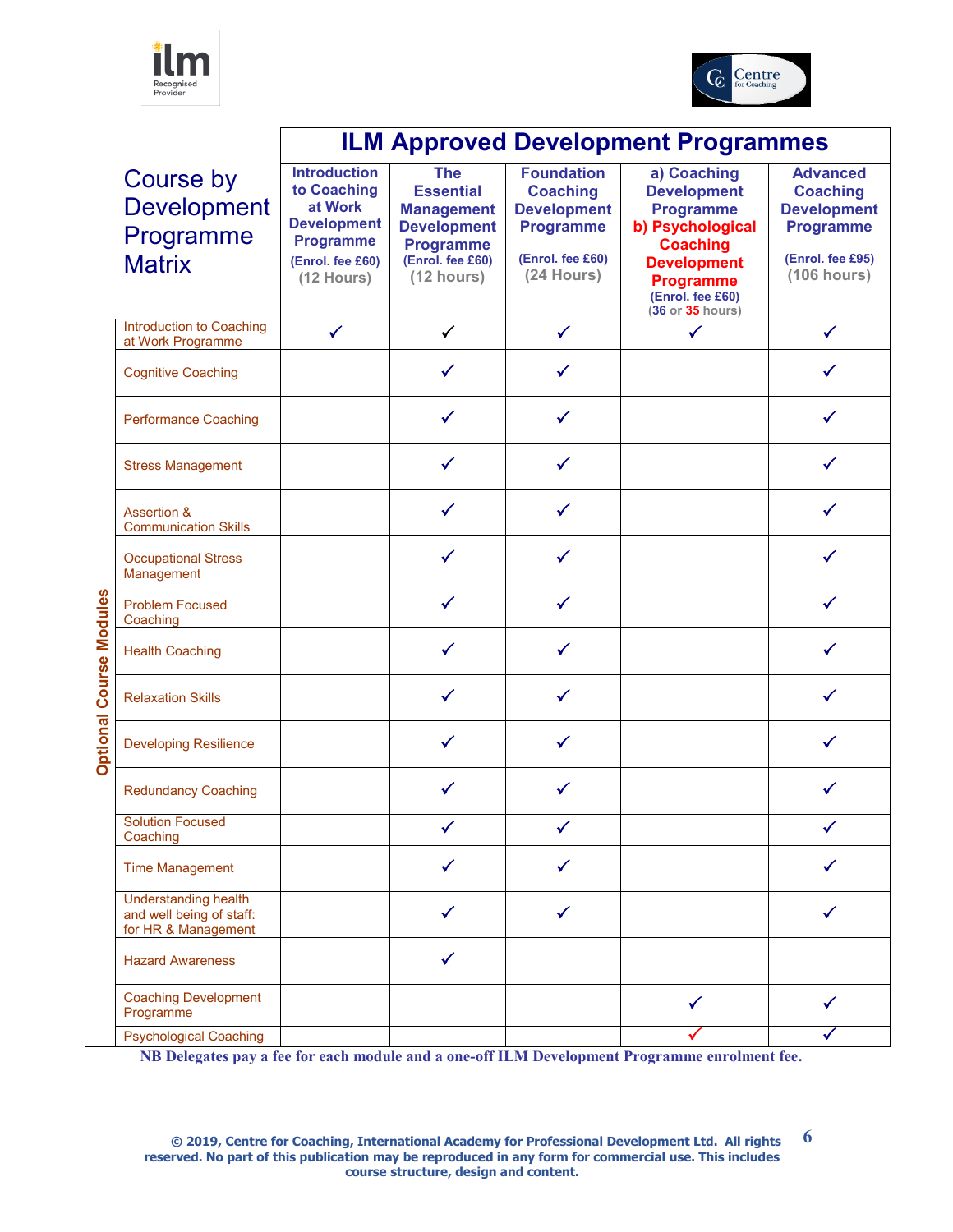



## **INTRODUCTION TO COACHING AT WORK DEVELOPMENT PROGRAMME**

### **CONTENT**

This 12 hour programme introduces the theory and practice of coaching in the workplace. The aims and objectives are to provide participants with an underlying philosophy of coaching together with a range of practical skills required to be able to begin coaching with individuals in the workplace. Some of the topics covered include the definition of coaching and types of coaching, current research to inform coaching practice, ethical and moral responsibilities of the coach, questioning and communication skills, the coaching environment, behavioural contracting, structuring initial meetings and the coaching programme, an introduction to coaching assessment, an introduction to goal setting and relevant coaching models, the process of change and commitment.

Generally this programme is suitable for individuals newer to the field of coaching and includes trainee coaches, entrepreneurs, mentors, trainers, managers, HR personnel, management consultants, psychologists, and other professionals interested in learning about coaching.

## **AIMS AND OBJECTIVES**

The key aim is to provide participants with an introduction to coaching together with the basic skills required to begin the coaching process in the workplace. Key objectives of this programme are for participants to:

- be helped to define coaching and understand the difference between coaching, mentoring, counselling and consultancy
- become knowledgeable about types of coachees and their problems
- be introduced to how to structure initial meetings and a coaching programme
- be introduced to relevant skills, coaching models and their application
- develop and have an opportunity to practise a range of relevant skills

## **COGNITIVE COACHING**

#### **CONTENT**

This 12 hour course covers the theory and practice of cognitive behavioural coaching as an evidence-based psychological approach and sets out how this can be applied in the workplace.The aims and objectives of this course are to provide participants with an underlying philosophy of cognitive behavioural coaching together with a range of practical skills required to be able to begin coaching with individuals in the workplace. Some of the topics covered include the definition of cognitive behavioural coaching and types of coaching, current research to inform coaching practice, ethical and moral responsibilities of the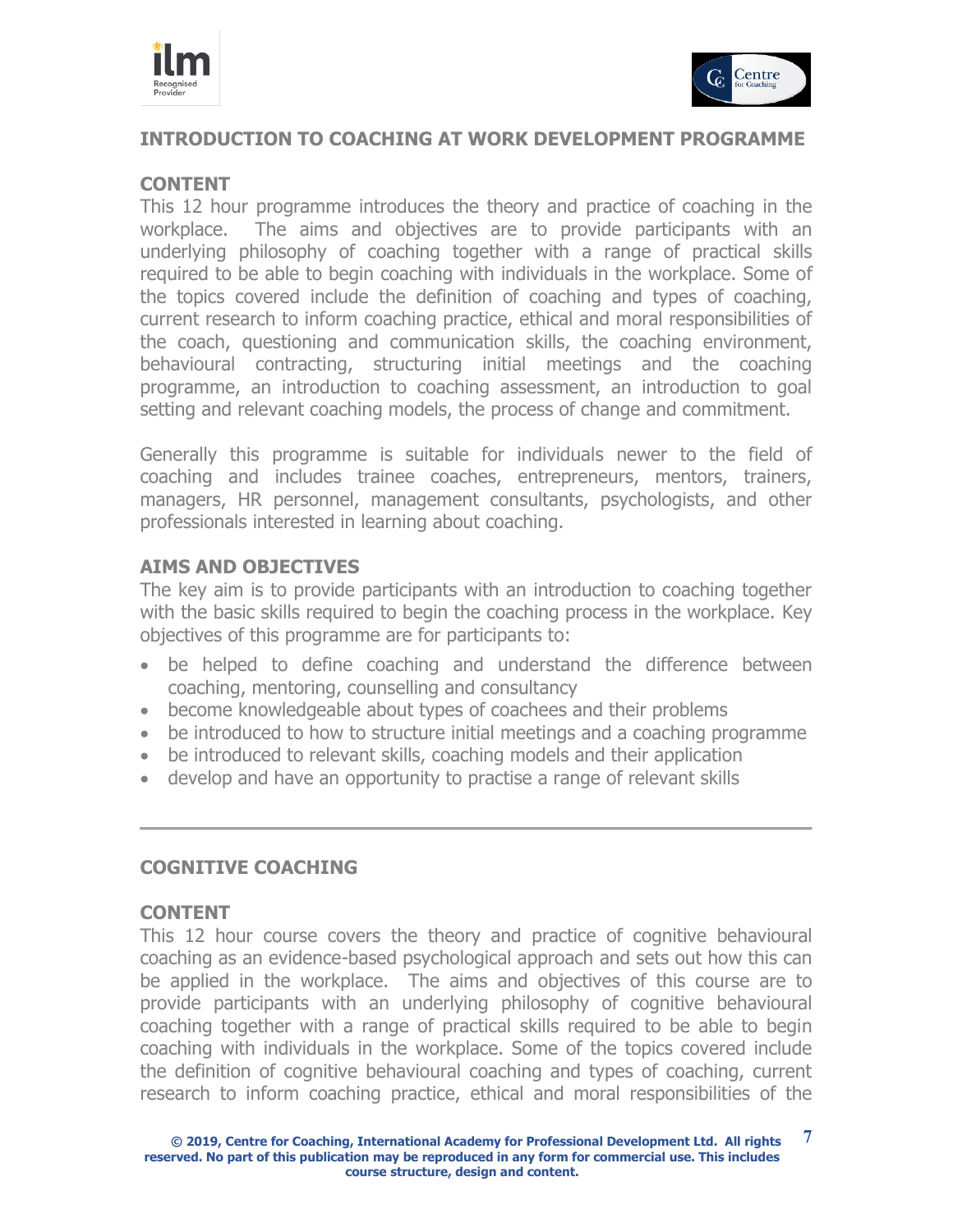



coach, questioning and communication skills, the coaching environment, behavioural contracting, structuring initial meetings and the coaching programme, an introduction to coaching assessment, an introduction to goal setting and relevant coaching models, the process of change and commitment.

Generally this programme is suitable for individuals newer to the field of coaching and includes managers, supervisors, HR staff, management consultants, psychologists and others interested in learning about cognitive coaching.

## **AIMS**

The key aim is to enable participants to become knowledgeable about cognitive behavioural coaching and its application to goal achievement, enhancing performance, managing stress and in providing psychological resilience.

## **OBJECTIVES**

Key objectives of this programme are for participants to:

- Gain knowledge of the theory and practice of cognitive behavioural coaching
- Understand when to use cognitive coaching
- Undertake a brief cognitive assessment
- Undertake an assessment for psychological blocks
- Understand procrastination from a cognitive-behavioural perspective
- Develop cognitive coaching skills to enhance performance, improve psychological resilience and manage stress
- Practise key cognitive coaching strategies and techniques

## **PERFORMANCE COACHING**

#### **CONTENT**

This intensive 12 hour course based workshop covers the theory and practice of performance coaching applied to work and personal contexts. Participants will have the opportunity to practise coaching skills and techniques in small group work. Some of the topics included are the structure of a performance coaching session, assessing current performance, awareness and taking responsibility, reducing interference, overcoming psychological blocks, the coach as a catalyst, goal setting and goal theory, eliminating the discrepancy between actual and desired performance, competence, developing performance confidence, performance as a measure of behaviour, overcoming the perils of perfectionism, performance enhancing thoughts, performance improvement plans, tackling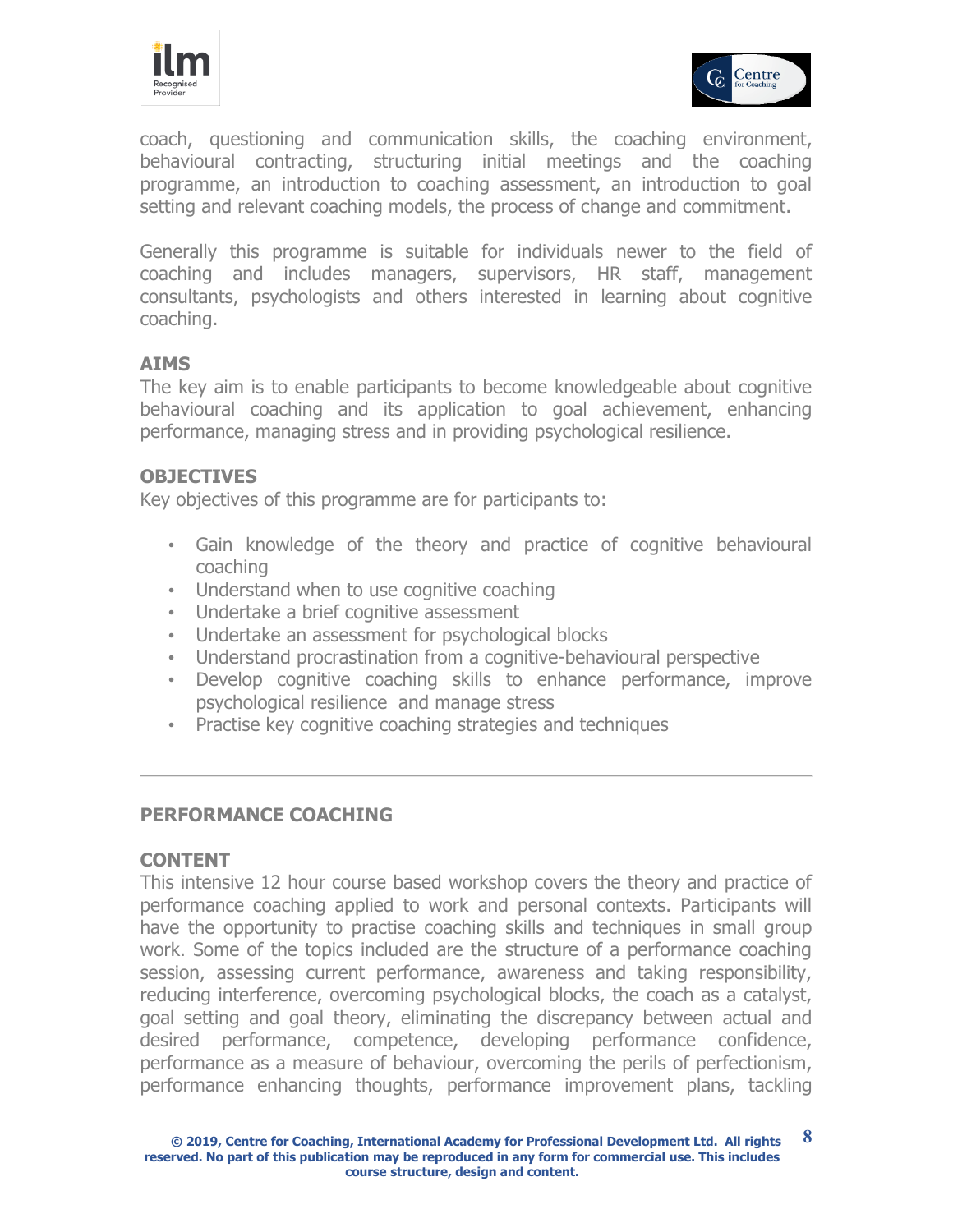



troublesome thoughts, keeping focused. For the purposes of skills training, participants should be prepared to discuss one problem in small group work. Suitable for coaches, managers, personnel staff, counsellors and trainers.

## **AIMS**

To provide participants with a range of performance coaching skills.

## **OBJECTIVES**

Key objectives of this programme are for participants to:

- gain competence in carrying out an assessment of a person's current performance
- identify and tackle blocks to improving current performance
- develop collaboratively a performance improvement plan
- understand what steps will be needed to maintain performance once it has improved
- troubleshoot obstacles to improving and/or maintaining performance

## **STRESS MANAGEMENT**

## **CONTENT**

This 12 hour course includes the theory of stress and its management. The course takes a multimodal cognitive-behavioural approach to stress management and is based on current research and practice. Some of the topics included are individual and organizational symptoms of stress, thinking errors and thinking skills, stress mapping, relaxation techniques, biofeedback, pressure and stress, lifestyle management, physical outlets, management of the personal work environment, Type A behaviour, locus of control, time management, coping strategies at work and home. The application of theory to practise in different settings, e.g. coaching, counselling, health education, individual and group training, and management will be covered. A book, manual, handouts and biodots are provided. A number of questionnaires will need completing at the end of the first day of the course.

#### **AIMS**

- to become knowledgeable about the nature of stress, its management and prevention
- be able to apply this knowledge to recognise stress in self, others and organizations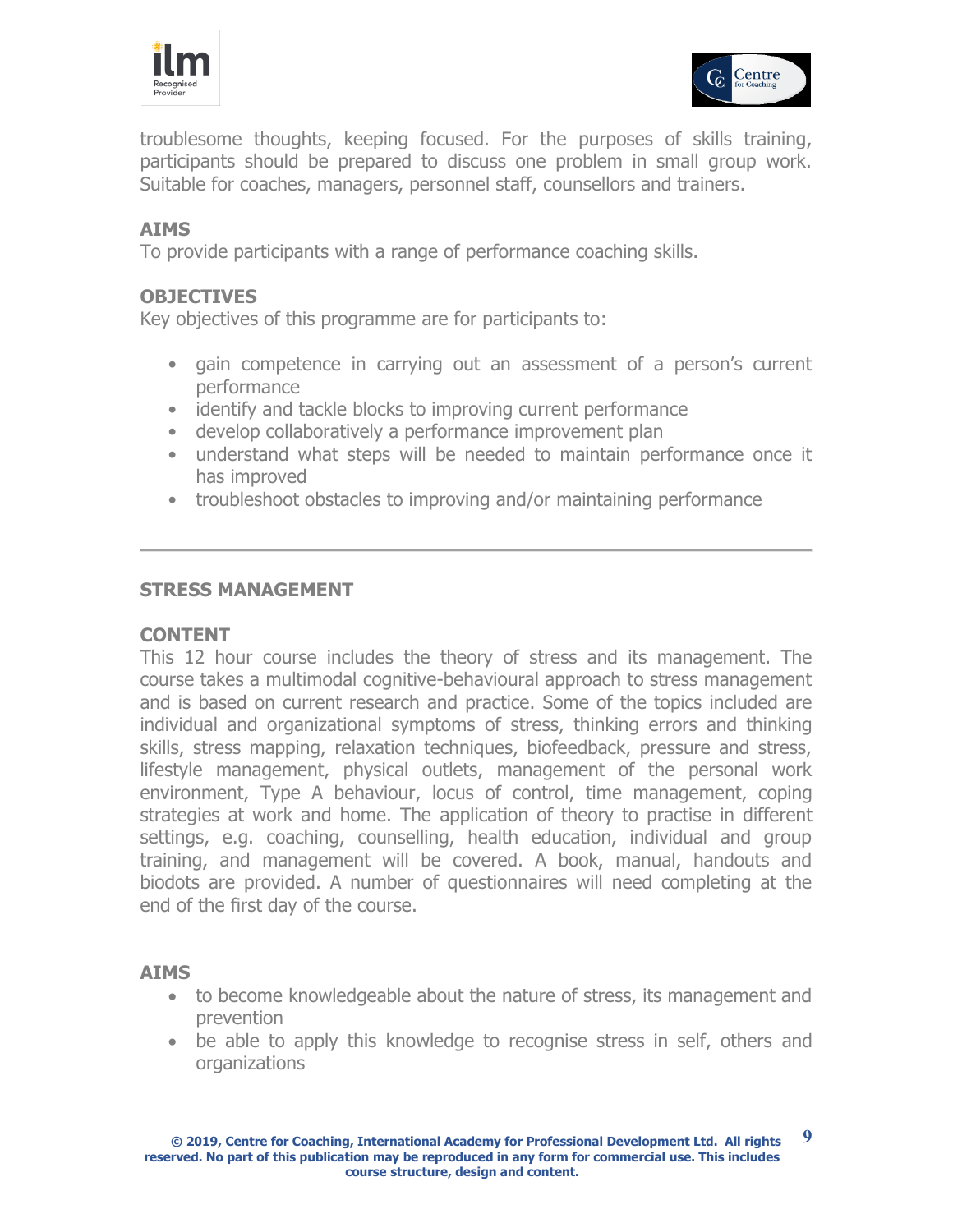



 to become knowledgeable about a multimodal cognitive-behavioural approach to stress management based on current practice and its application to different settings

## **OBJECTIVES**

Key objectives of this programme are for participants to:

- define stress and understand how it differs from pressure
- have a working understanding of modern models of stress including the multimodal-transactional model, the cognitive ABCDE model and an organisational model
- understand the psychophysiology of stress
- identify the main physical, psychological and behavioural symptoms of stress in self and others
- examine primary, secondary and tertiary stress management interventions at the individual and organisational levels
- recognise thinking errors and performance interfering thoughts and develop coaching, training or counselling thinking skills to help individuals modify these beliefs
- develop a range of strategies and techniques to tackle stress, including Type A modification, relaxation skills, lifestyle management, biofeedback, stress mapping
- understand Type A behaviour and Locus of Control constructs
- recognise the organisational symptoms of stress and identify what strategies can be undertaken to prevent and manage stress at work

#### **ASSERTION AND COMMUNICATIONS SKILLS TRAINING**

#### **CONTENT**

This 12 hour workshop focuses on the theory and practice of assertion and communications skills. There will be an emphasis on skills practice and course participants will be given opportunity to practise assertion and communication skills, step by step. Assertion skills such as negative feelings assertion, fogging, workable compromise and setting clear boundaries will be covered. Communication skills such as sending and receiving skills will be included. The use of assertion and communications skills in coaching, counselling and stress management training will also be discussed.

#### **AIMS**

To provide a practical understanding of those skills associated with assertiveness training and how these skills can be used to aid the communication process.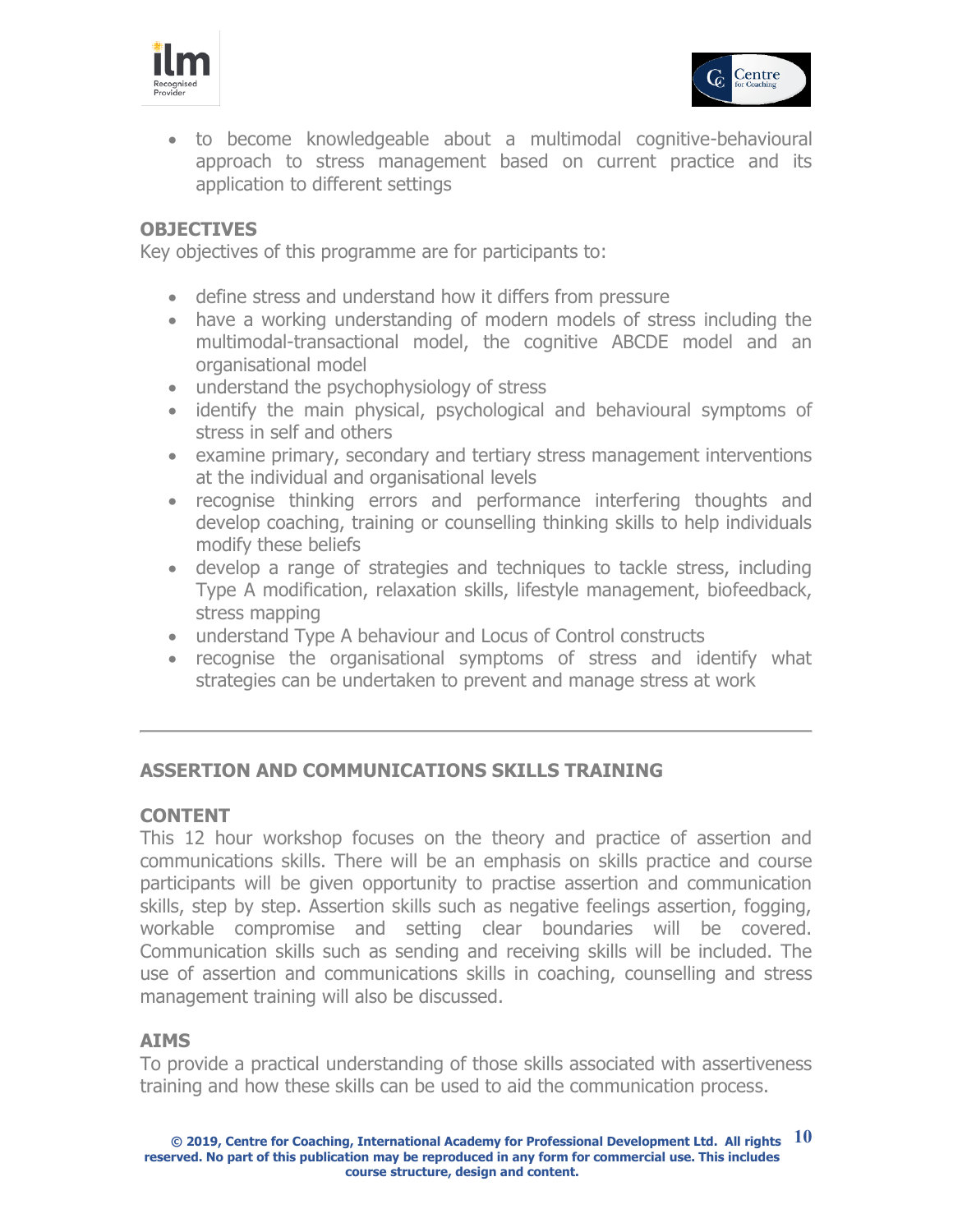



## **OBJECTIVES**

By the end of the course delegates will:

- have an understanding of the differing personality types associated with assertiveness training
- be able to identify individual behaviour patterns
- have had the opportunity to practise a range of assertiveness techniques
- have had the opportunity of discussing personal concerns
- have developed an Action Plan to consolidate learning and future training needs

## **OCCUPATIONAL STRESS MANAGEMENT**

## **CONTENT**

This 12 hour course course includes the theory of stress and its management with specific reference to occupational and organisational settings. The course is based on current research and practice. Some of the topics included are individual and organisational symptoms of stress, primary /secondary/tertiary interventions, stress auditing, HSE stress risk assessment, thinking errors and thinking skills, stability zones, pressure and stress, management of the personal work environment, Type A behaviour, locus of control, factors intrinsic to the job, career development, structure and climate, relationships, legal issues, role conflict and ambiguity, time management and coping strategies. A book, manual and handouts are provided. A number of questionnaires will need completing at the end of the first day of the course. As some of the content in this course overlaps with the Primary Certificate in Stress Management, we do not recommend students to do both.

#### **AIMS**

- To become knowledgeable about the nature of stress, its management and prevention
- Be able to apply this knowledge in the workplace to recognise stress in self, employees and the organization

## **OBJECTIVES**

Key objectives of this programme are for participants to:

- Define stress and understand how it differs from pressure
- Have a working understanding of modern models of stress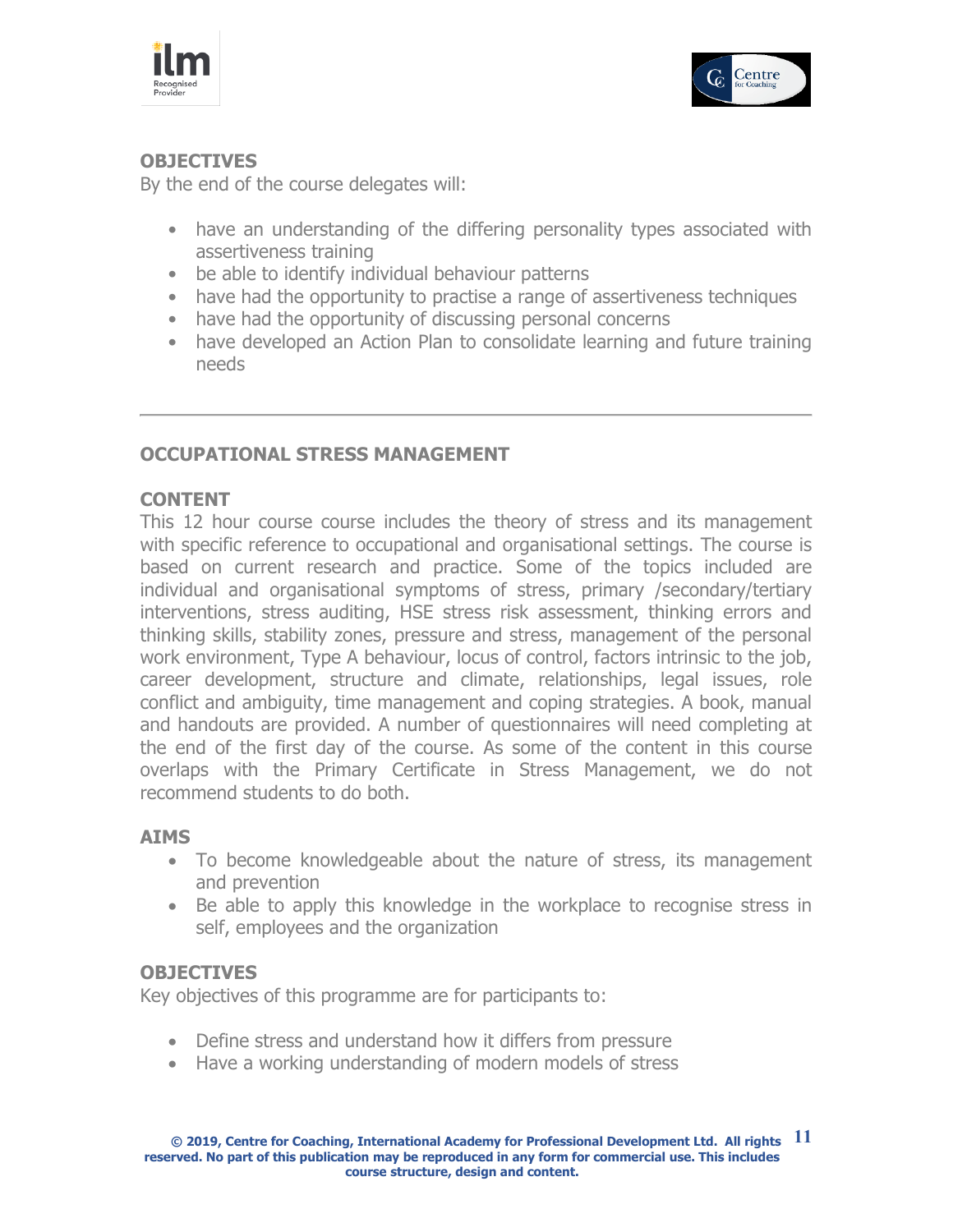



- Identify the main physical, psychological and behavioural symptoms of stress in self and others
- Examine primary, secondary and tertiary stress management interventions at the individual and organisational levels
- Develop a range of strategies and techniques to tackle stress at work and home including thinking skills, coaching skills and Type A modification
- Understand Type A behaviour, Locus of Control and Coping Strategies
- Examine a number of relevant legal cases
- Recognise organisational symptoms of stress
- Examine the HSE guidelines and guide for employees
- Understand the HSE stress risk assessment
- Be aware of the main sources of occupational and organisational stress
- Identify what managers, health professionals and trainers can do to prevent and manage stress at work
- Develop a personal stress management action plan, if appropriate

## **PROBLEM FOCUSED COACHING**

## **CONTENT**

This 12 hour workshop is based upon established the problem solving and stress management approaches. It includes the seven-step sequence: problem identification, goal selection, generation of alternatives, consideration of consequences, decision-making, implementation, and evaluation. The indications and contra-indications are also covered, i.e. when and when not to use the approach. For the purposes of skills training, participants should be prepared to discuss two personal problems in small group work. Normal rules of confidentiality apply.

## **AIMS**

To provide participants with an introduction to the theory and practice of problem solving within counselling and coaching settings.

## **OBJECTIVES**

Key objectives of this programme are for participants to:

- develop an understanding of and gain practice in using the seven-step problem focused model and two coaching models
- practise applying the models step by step to current problems
- practise using the techniques associated with problem solving
- distinguish between problem interfering thoughts (PITS) and problem enhancing thoughts (PETS)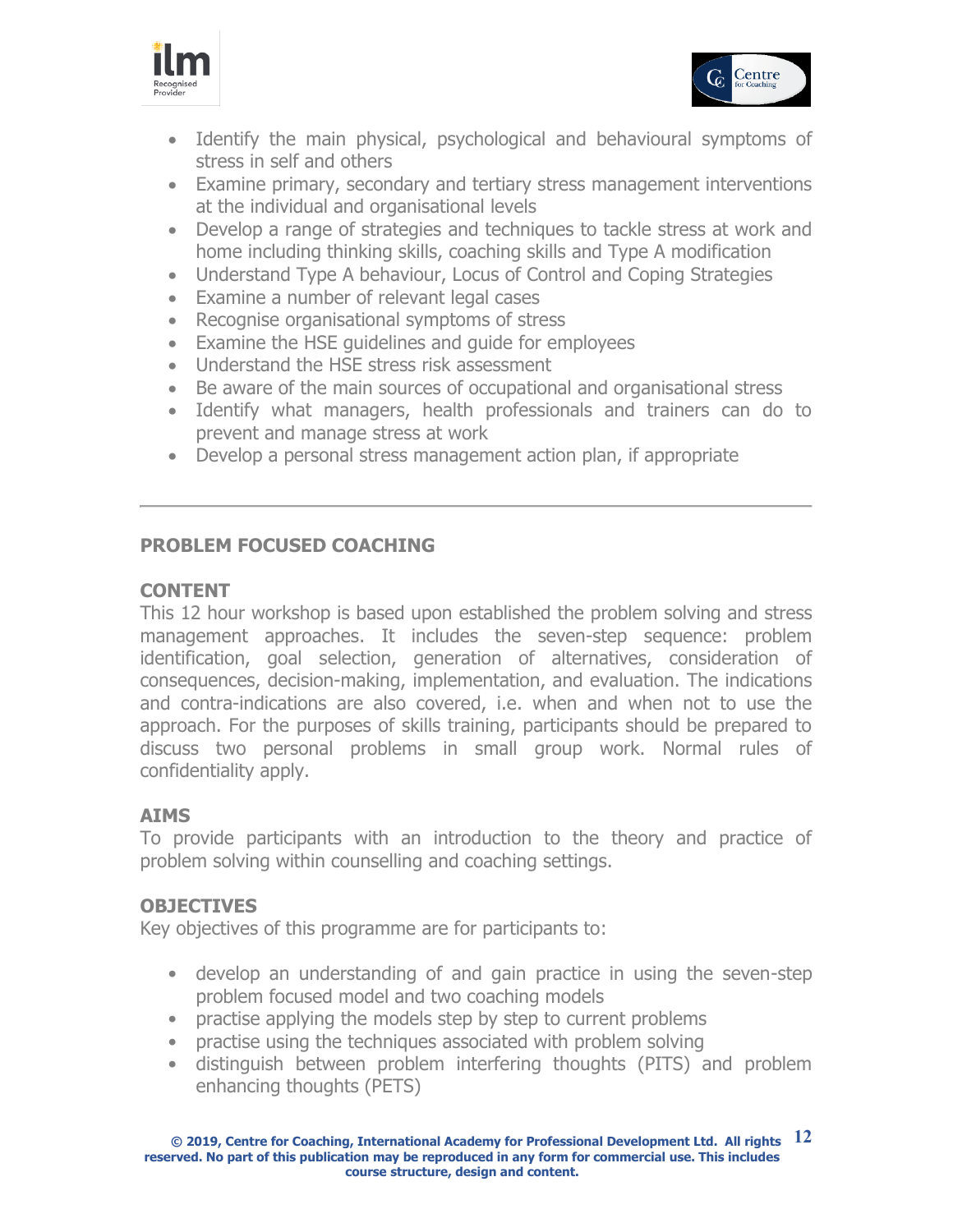



• understand the differences between counselling and coaching

## **HEALTH COACHING & WELLBEING COACHING**

## **CONTENT**

Cognitive behavioural health coaching can help with behaviour change, enhance health goal achievement and also assist in relapse prevention. Course participants will have the opportunity to practise health and wellbeing coaching skills and techniques in pair work or triads. Pre-course reading includes Improving Health: Changing Behaviour, the NHS Health Trainer Handbook. This provides a basic understanding of some of the key health related issues and introduces the behavioural and educational approach to changing health behaviour. The Centre also provides articles on health coaching, relaxation, imagery techniques and the life stage model focusing on physical health factors. The behavioural and cognitive-behavioural approach will provide a framework and underpin the psychological model of health and wellbeing coaching.

## **AIM**

To become knowledgeable about health and wellbeing coaching

## **OBJECTIVES**

Key objectives of this programme are for participants to:

This skills based workshop will help participants to:

- define health and wellbeing coaching
- define health education and wellbeing
- consider the theory, research and practice of health and wellbeing coaching and training
- consider what mediums can be used to deliver health coaching
- become knowledgeable of the structure of a health and wellbeing coaching session
- goal setting and SMART goals in health and wellbeing coaching
- become more knowledgeable about Motivational Interviewing, RULE, OARS and useful questions
- become knowledgeable the Transtheoretical Model of Change, and the Life Stage model focusing on physical health factors
- understand cognitive-behavioural and multimodal frameworks in developing an individual health coaching programme
- become knowledgeable about environmental influences in health and how to develop Health Enhancing Behaviours (HEBs) and Lifestyle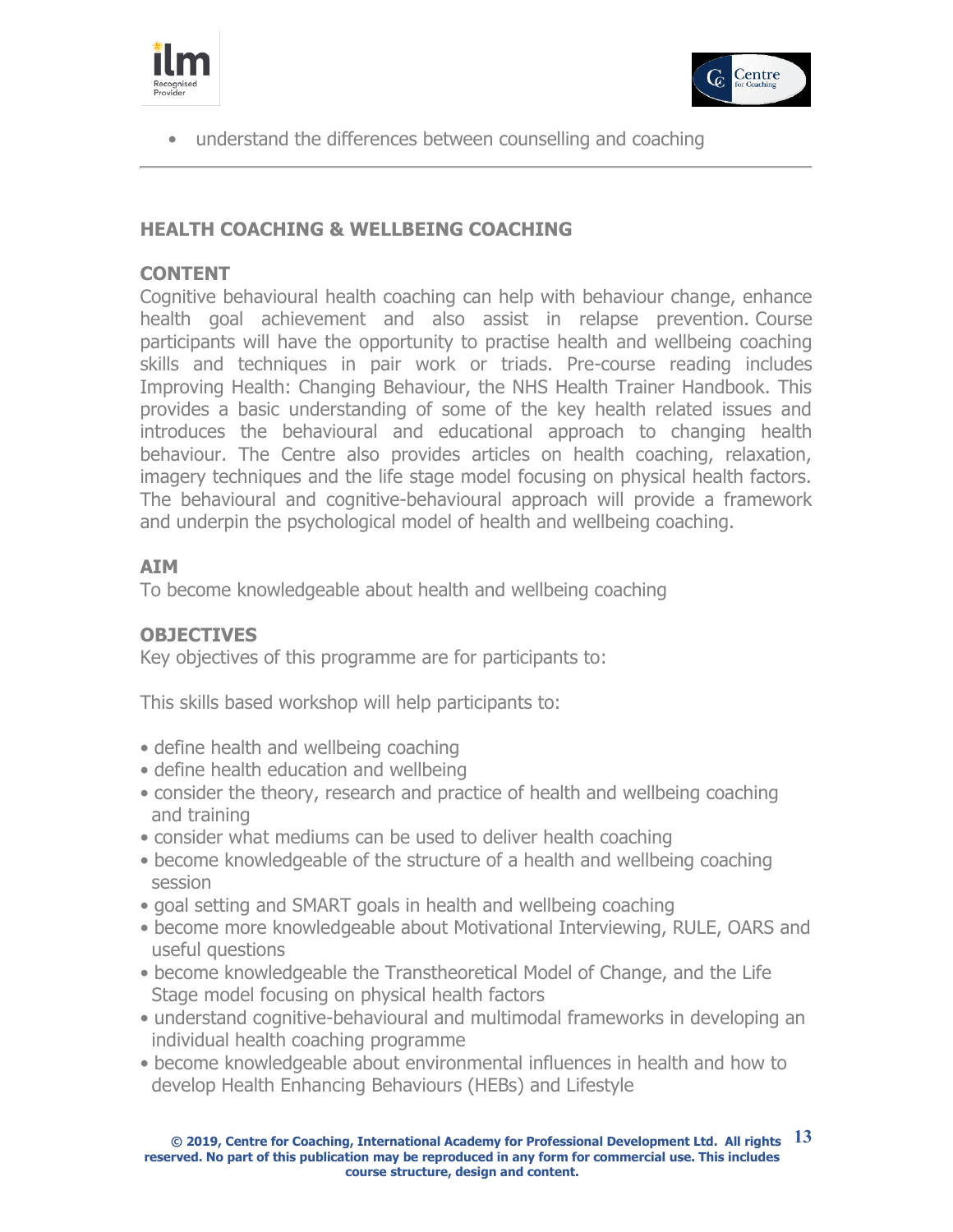



- become knowledgeable about Health Inhibiting Thinking (HITs) and Health Enhancing Thinking (HETs)
- practise eliciting HITs and developing HETs
- gain practice in using the 2 and 5 column HETs form
- become knowledgeable about a range of cognitive, behavioural and imaginal techniques for use within health and wellbeing coaching including anti-craving imagery and over-consumption imagery
- understand the use of Socratic dialogue in health coaching
- become knowledgeable about a range of relaxation techniques including relaxation imagery, the Multimodal Relaxation Method and the Benson Relaxation Technique
- understand and tackle the environment, cognitions, emotions and behaviours that may lead to lapse (relapse)
- consider how you may integrate health coaching within your coaching or counselling practice
- reflect upon supervision requirements for health and wellbeing coaching

## **RELAXATION SKILLS**

## **CONTENT**

This 12 hour course based workshop covers the theory and practice of relaxation. Participants will have the opportunity to practise skills and techniques. Topics include the purpose and aim of relaxation, breathing, creative imagery, pressure busters, exercise, research evidence on the effects of tension, the benefits of relaxation and contra indications. Suitable for anyone wanting to learn more about relaxation skills.

## **AIMS AND OBJECTIVES**

Participants will:

- Learn "to recognise the healing person within"
- Explore theoretical concepts & active practice to deal with life pressures
- Learn how to teach such processes to others
- Review outcomes of consistent practice 'automatic process'
- Adapt style of approach to meet differing client needs "Authentic Chameleon"
- Review benefits of relaxation on its own or linked with other skill bases e.g. relaxation techniques reduce pressure & stress management techniques remove the barriers that can hinder relaxation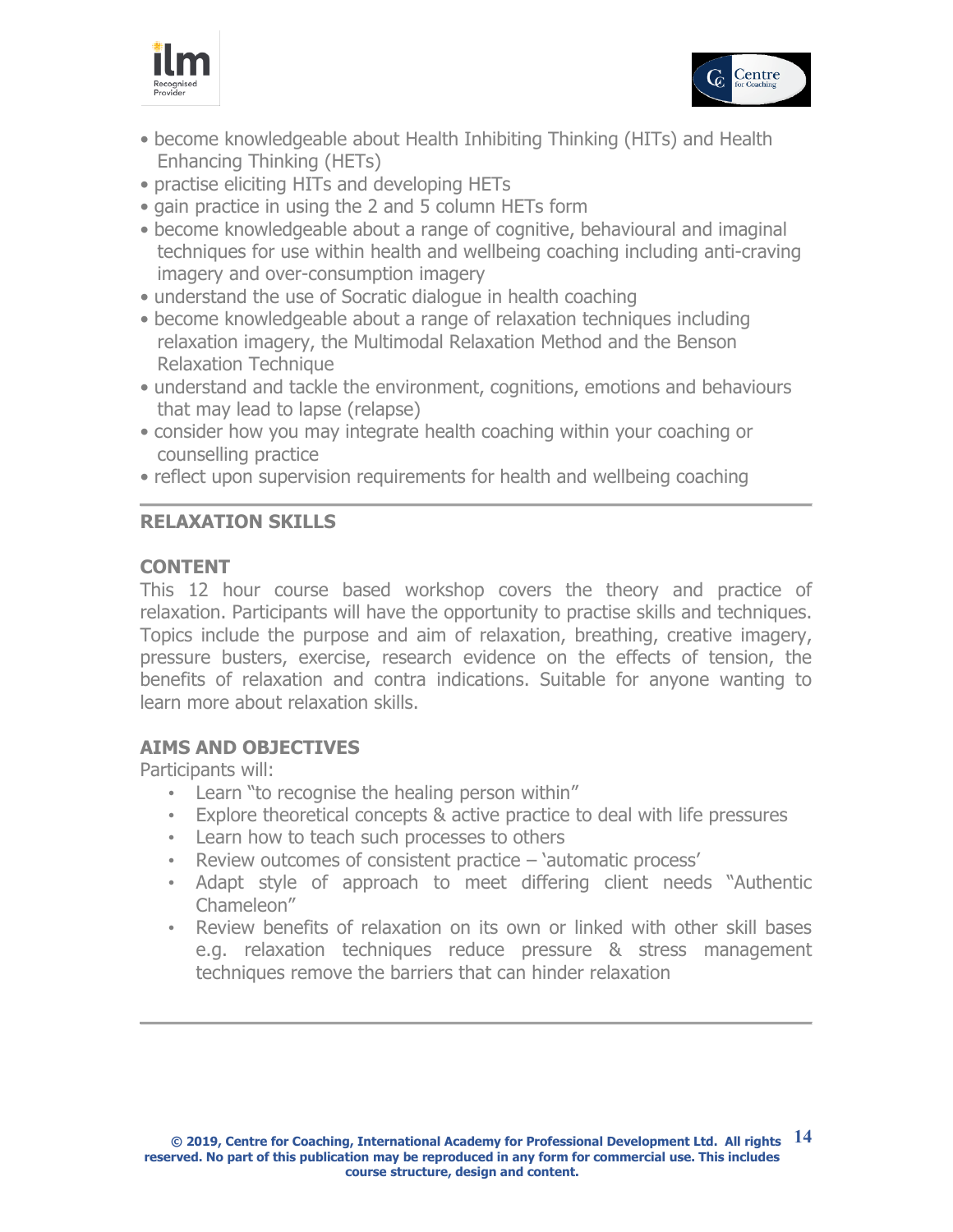



## **DEVELOPING RESILIENCE**

#### **CONTENT**

This intensive 12 hour course based workshop covers the theory and practice of developing psychological resilience. Participants will have the opportunity to practise skills and techniques in small group work. Topics include essential characteristics of a resilient personality, managing hardship, steering through daily difficulties, bouncing back from adversity, reaching out to new opportunities, developing resilience, building strengths rather than repairing weaknesses, distinguishing between resilience inducing beliefs (RIBs) and resilience undermining beliefs (RUBs). Developing resilience within the workforce will be covered. Handouts and a manual are provided. For the purposes of skills training, participants should be prepared to discuss one problem in small group work. Suitable for coaches, managers, entrepreneurs, HR staff, trainers and other professionals. Normal rules of confidentiality apply.

#### **AIMS**

To provide an introduction to the concept of psychological resilience and how such an outlook can be developed/strengthened.

#### **OBJECTIVES**

Key objectives of this programme are for participants to:

- Examine some of the characteristics associated with resilience
- Consider some of the myths of resilience
- Identify some of the ideas that undermine resilience building
- Discuss the views of various writers on resilience
- Pinpoint areas where a poor coping response prevails
- Identify core beliefs which are a source of psychological vulnerability
- Developing resilience within the workforce

### **REDUNDANCY COACHING**

#### **CONTENT**

Given the current economic climate this course covers coaching and counselling skills to help deal and manage redundancy within a team or company, or support your clients manage this difficult reality. These 12 hour workshops are designed to help managers, coaches and HR professionals to deal with difficult times within their organisations. This course is also aimed at coaches and counsellors who want to improve their skills in this area.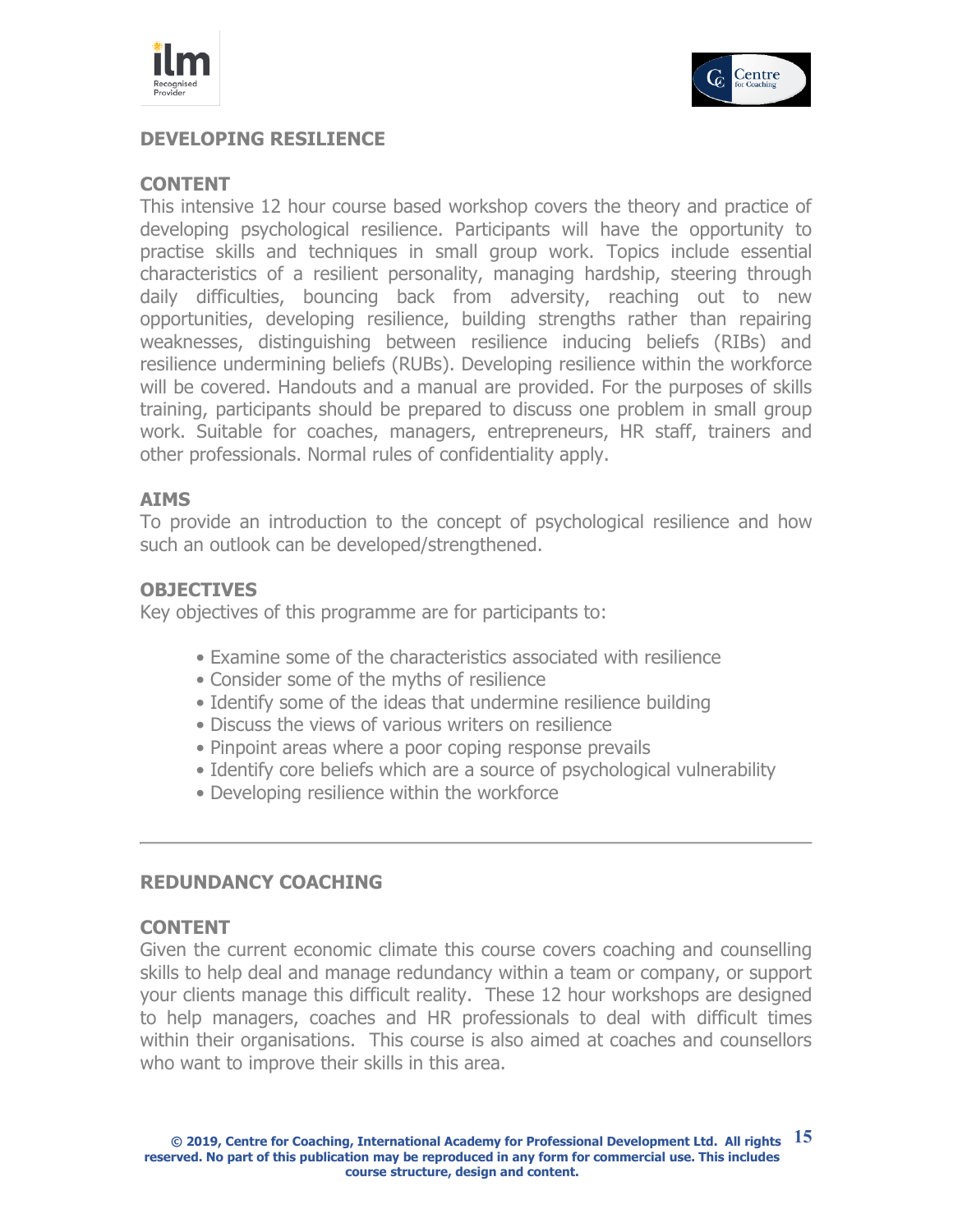



## **AIMS AND OBJECTIVES**

This objective of this course is to assist participants to develop their skills and strategies in the area of redundancy coaching. The course aims are to provide participants with both knowledge and practical skills related to:

- Coaching and counselling skills & strategies
- Active listening, Socratic questioning, using the SPACE model
- Processing the changes +ve and -ve aspects
- Understanding and processing the personal & emotional reactions
- Taking stock evaluating the possibilities in the context of change and new circumstances
- $\bullet$  Moving forwards new goals and pathways to explore

## **SOLUTION FOCUSED COACHING**

## **CONTENT**

This 12 hour course focuses on applying solution focused thinking and interventions to coaching, mentoring or management practice. A range of skills and interventions are covered including using the Miracle Question, developing goals, maximising strengths, building on what works, and focusing on successful futures.

## **AIM**

To develop skills and knowledge of the solution focused approach.

## **OBJECTIVES**

Key objectives of this programme are for participants to:

- Understand the differences between the problem focused and solution focused approaches
- Develop collaborative coaching
- Practise using the miracle question
- Practise developing goals
- Maximising strengths
- Building on what works
- Focusing on successful futures
- Using effective positive feedback
- Keeping the focus on solutions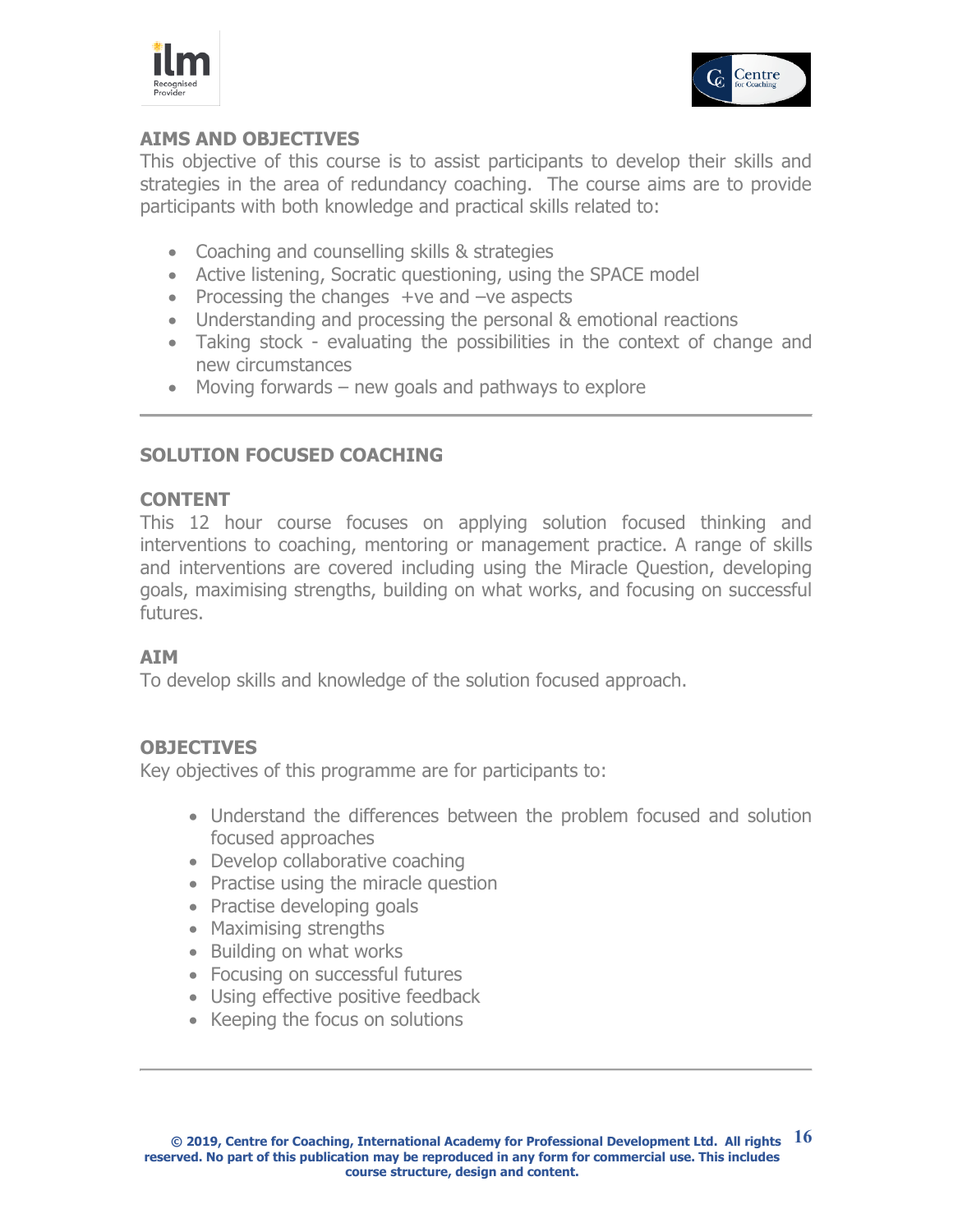



## **TIME MANAGEMENT**

## **CONTENT**

This 12 hour course offers an interactive and participative workshop and provides participants with a wealth of techniques and skills they could apply when back in the office. Self-help questionnaires and case studies will also be used to enhance understanding and improve self-awareness. All participants would be provided with a pre-course article.

## **AIMS AND OBJECTIVES**

The key learning objectives are outlined below. These can broadly be divided into two areas; first the theories and big-picture time management issues and second the practical and psychological techniques and skills people can use to improve their time management.

- An understanding of the theories around time management
- General time management issues (e.g. indicators of poor time management, the 80:20 rule, being SMART, 7 habits of highly effective people (S. Covey), monitoring your time).
- An understanding of how to change thinking and behaviour in order to improve time management and achieve goals
- Practical and psychological techniques relating to prioritisation, pinpointing emotional blocks to change, overcoming procrastination, overcoming the psychological blocks of change, practical time management techniques (use of voicemail, electronic & paper systems, meeting management and dealing with office interruptions), the effective use of coping imagery to improve your time management skills, staying focused to achieve your short, medium and long-term goals
- The development of a personalised time management strategy

## **UNDERSTANDING HEALTH AND WELL-BEING OF STAFF: FOR HR AND MANAGEMENT PROFESSIONALS**

#### **CONTENT**

This 12 hour interactive course provides participants with the underpinning knowledge and understanding necessary to work effectively in helping people who need support and encouragement to make positive changes in their lives, including how to help them access further assistance (in, for example, identifying barriers to change, and setting goals) towards the objective of adopting and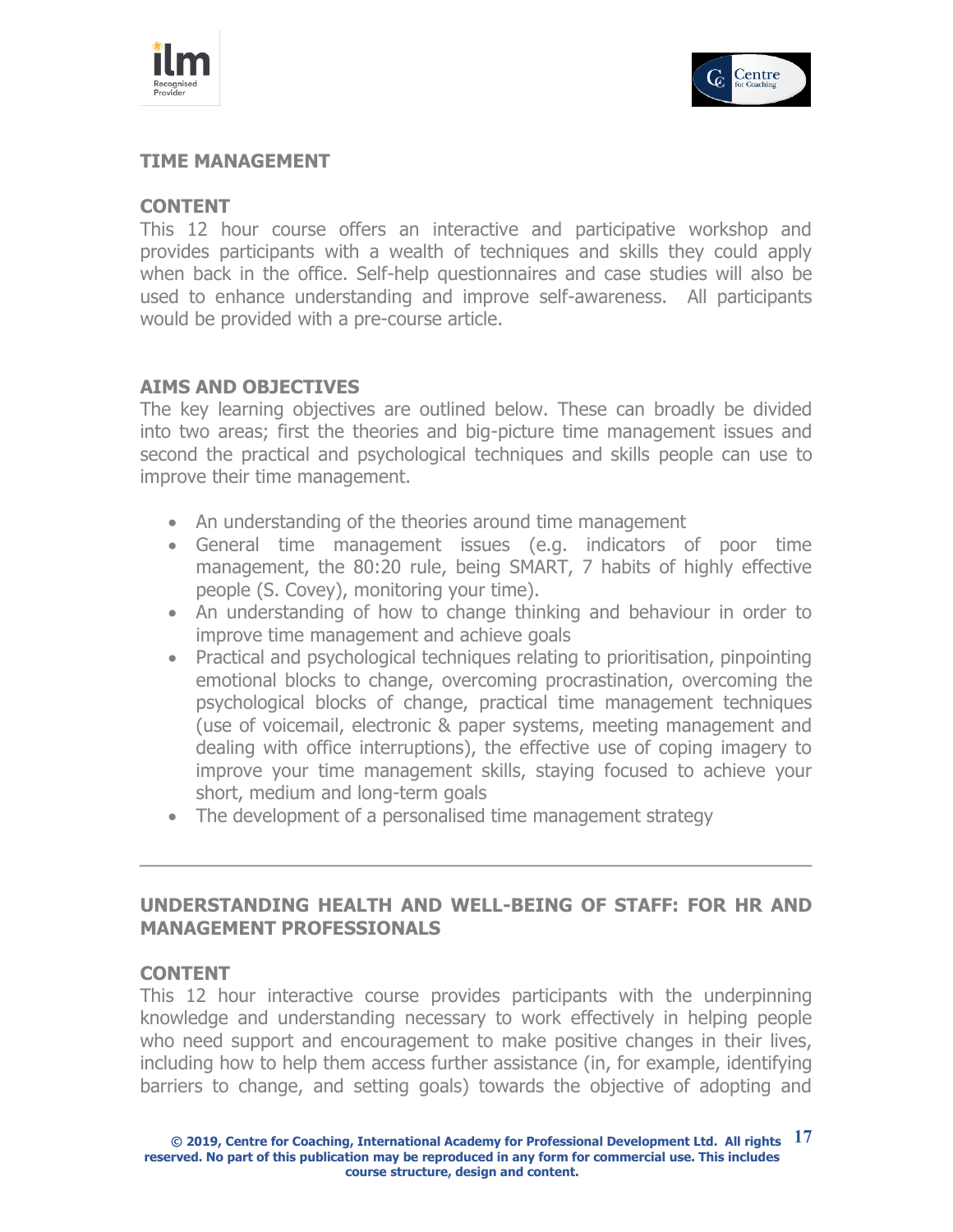



maintaining a healthier lifestyle. This course is suitable for HR and management professionals wishing to further develop their skills and understanding of health and well-being issues in the workplace.

## **AIMS AND OBJECTIVES**

To provide participants with knowledge and understanding of:

- The importance and benefits to public health of promoting health and wellbeing in the workplace and community settings
- The factors that facilitate and create barriers to health improvement
- The principles of behaviour change and maintenance and of how to apply them in helping people to make changes
- The responsibilities associated with handling confidential and sensitive information
- Methods that may be used to evaluate a programme to promote healthier lifestyles

## **HAZARD AWARENESS**

#### **CONTENT**

This 12 hour interactive course provides a general introduction to hazard awareness. The content also covers basic concepts and the importance of Health & Safety, accidents & hazards, the working environment and workplace safety and personal protective equipment. This course is suitable for managers, supervisors and other key staff wishing to learn more about hazard awareness in the workplace.

#### **AIMS AND OBJECTIVES**

To provide participants with knowledge of:

- A general introduction to Health & Safety
- Hazards and accidents, and reporting and record keeping
- The working environment
- Personal protective equipment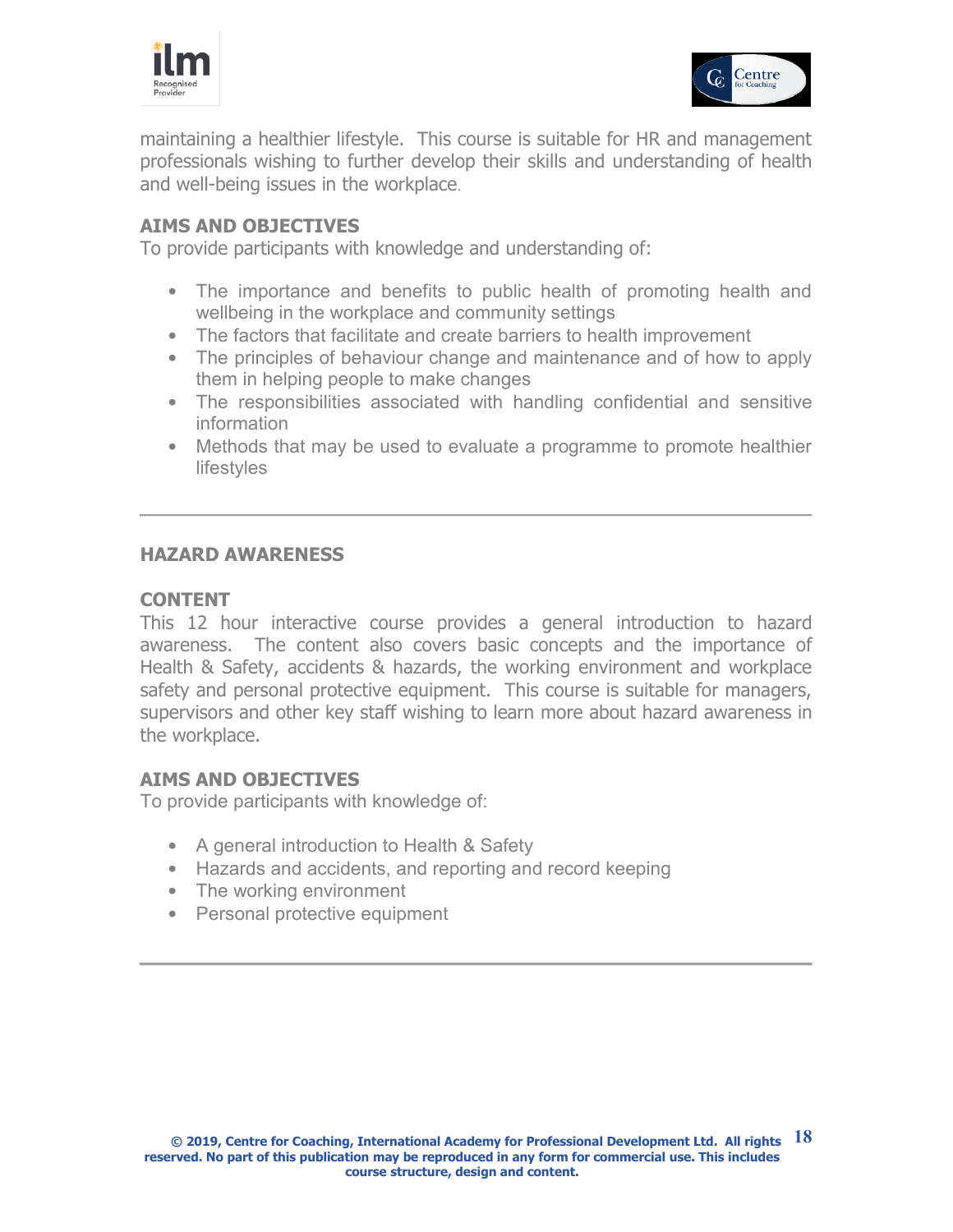



## **COACHING DEVELOPMENT PROGRAMME**

## **CONTENT**

This 36 hour intensive programme covers the theory and practice of coaching. The pre-course reading includes *Life Coaching: A Cognitive-Behavioural* Approach (Neenan and Dryden, 2002). Some of the topics covered include:

- The definition of coaching and types of coaching
- Current research to inform coaching practice
- Ethical and moral responsibilities of the coach
- Questioning and communication skills
- The Coaching environment
- Behavioural contracting, structuring initial meetings and the coaching programme
- Goal setting and relevant coaching models
- The process of change and commitment
- The learning cycle and blocks to learning
- The coaching assessment
- The SPACE model and/or ABC model
- Tackling common coaching topics in the workplace (e.g. thinking errors, blame, procrastination, time-management, task-management, developing confidence, assertiveness)
- Action planning

This programme is suitable for individuals interested in learning about coaching. Generally this includes managers, supervisors, HR staff, management consultants and psychologists.

## **AIMS**

The key aim is to provide participants with an underlying philosophy of coaching together with a range of practical skills required to be able to undertake coaching in the workplace.

## **OBJECTIVES**

Key objectives of this programme are for participants to:

- be helped to define coaching and understand the difference between coaching, counselling and consultancy
- become knowledgeable about types of coachees and their problems
- learn how to structure initial meetings and a coaching programme
- develop knowledge and understanding about a range of relevant skills, coaching models and their application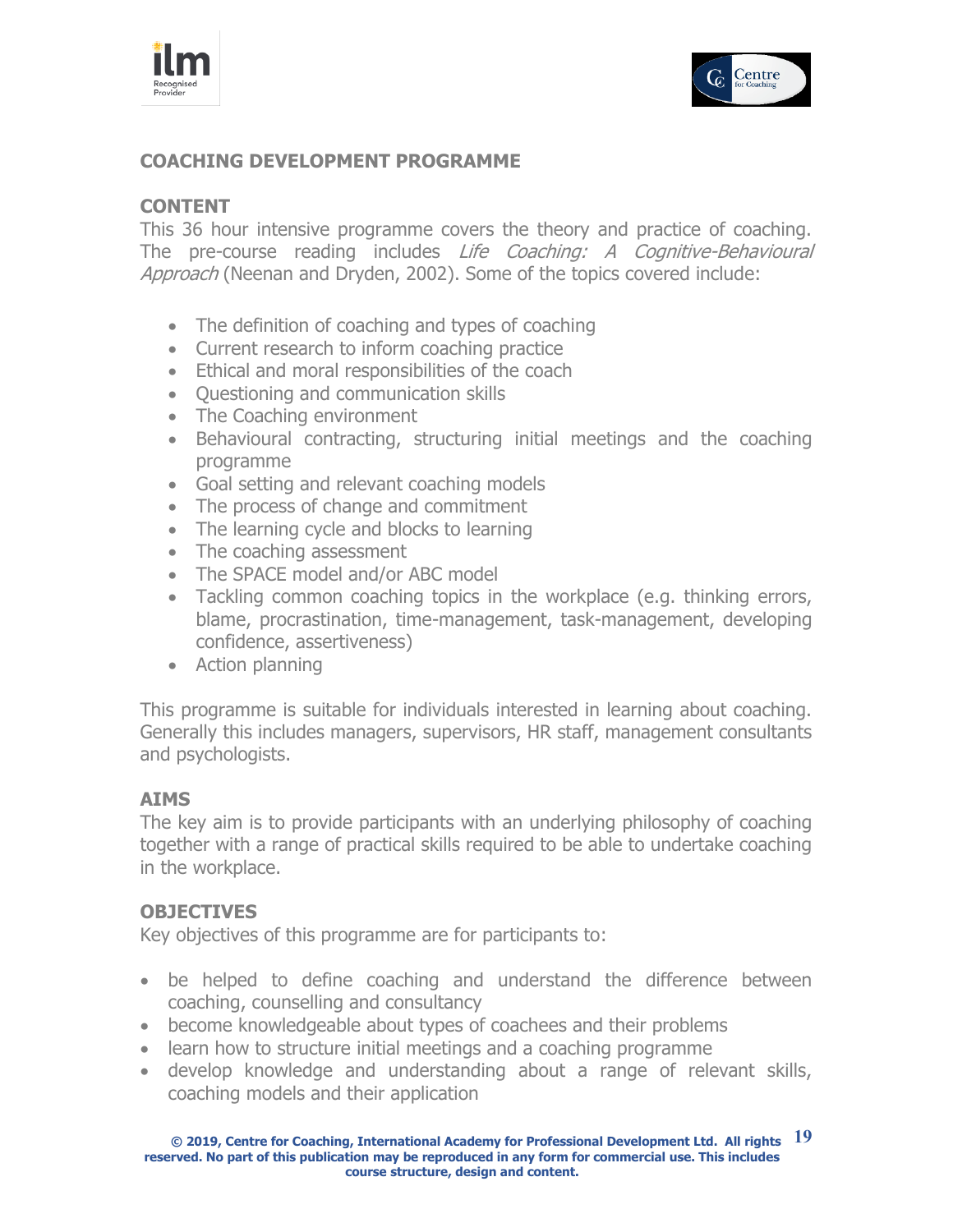



- develop and have an opportunity to practise a range of relevant skills
- become proficient in using a coaching assessment form
- explore four learning styles and relate these to the learning cycle
- explore and resolve difficulties impeding goal-attainment
- understand the importance of keeping a time log to improve time keeping
- troubleshoot obstacles to action plan implementation

## **PSYCHOLOGICAL COACHING**

## **CONTENT**

This offers an intensive 34 hour programme covering the psychological theory and practice of cognitive behavioural coaching. It builds on other courses and programmes run by the centre. The course is suitable for managers, HR staff, management consultants and psychologists, trainers and others interested in learning about the psychology of coaching. Participants should have basic coaching skills and be currently coaching coachees, clients or staff. If delegates have not attended a formal coaching training programme, they are strongly advised to consider undertaking other courses from the centre's suite of coaching courses/programmes.

## **General Information & Training Programme**

Students are required to prepare and deliver a PowerPoint presentation on some aspect of psychological coaching. They will be expected to undertake a coaching session during the course for the purpose of group supervision.

## **AIMS**

This 34 hour programme provides delegates with an understanding of the psychology of coaching from a cognitive-behavioural perspective together with a range of advanced coaching skills.

## **KEY OBJECTIVES**

Key objectives of this programme are for participants to:

- understand the nature of psychological coaching
- become knowledgeable of cognitive-behavioural, problem-solving, solution focused and rational emotive behavioural coaching
- understand the psychological concepts of emotional management, selfesteem, self-acceptance, self-motivation, focus on achieving goals, transformation of the coachee into the self-coach (the coaching career), low frustration tolerance and practice relevant skills that can be used in coaching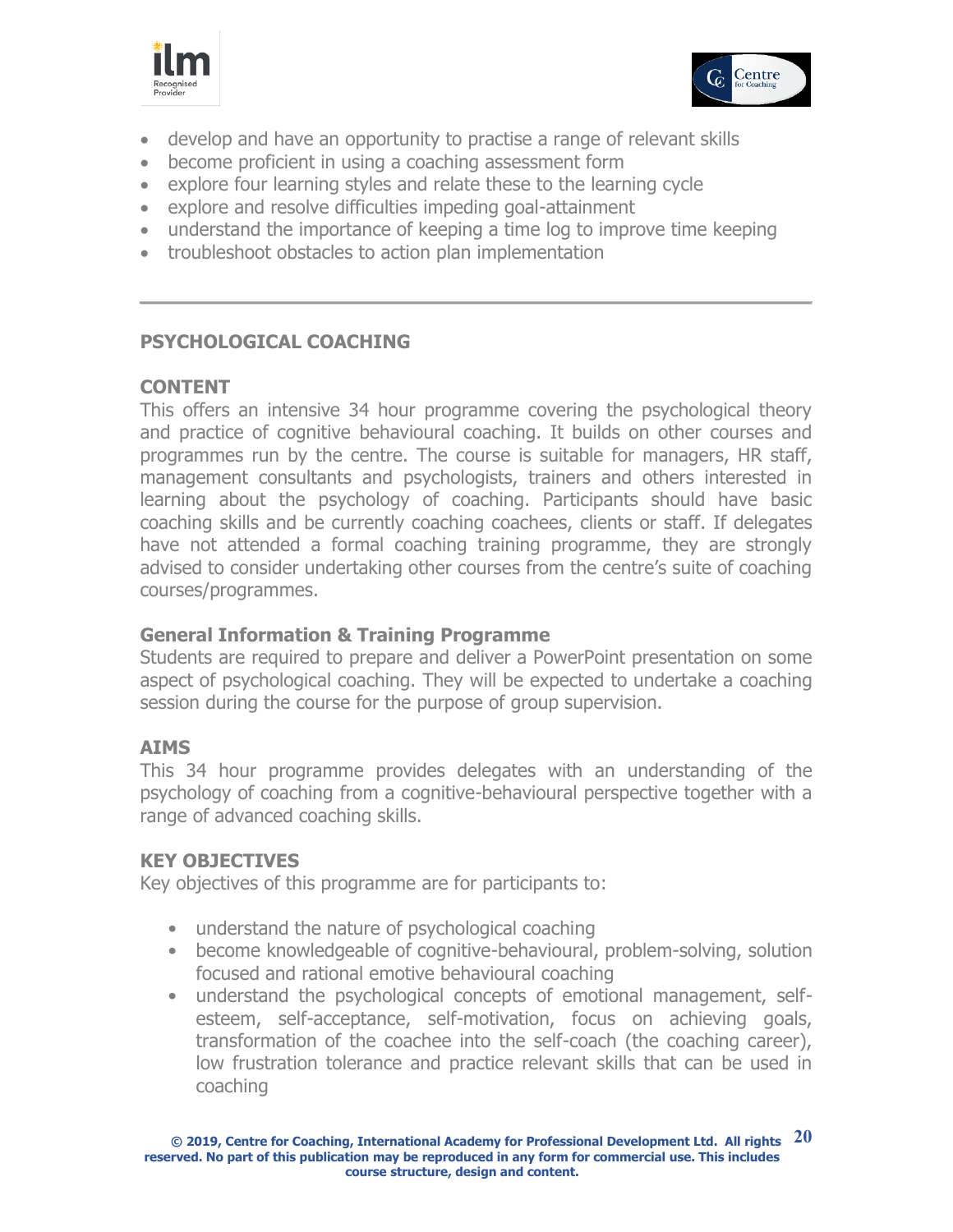



- develop and have an opportunity to practise a range of advanced coaching skills
- become proficient in the use of challenges and disputation in coaching
- learn how to overcome blocks in coaching
- make a presentation on an aspect of coaching or the psychology of coaching
- understanding how to deal with emotional interference when implementing and/or maintaining action plans
- learn how to maintain their newly acquired advanced coaching skills
- consider the psychological coaching models and their application to life, business, executive, performance and speciality coaching
- practise coaching sessions and skills training in pairs or triads
- group supervision of recorded coaching sessions with coachees, clients or staff
- consider what further training, if any, is required

## **THE ESSENTIAL MANAGEMENT DEVELOPMENT PROGRAMME**

## **CONTENT**

This 12 hour programme covers the theory, current research and practice of one area essential to management development. Topics included offer an individual and organisational focus, with the application of theory to practice in different settings being a key aim of this programme. The programme aims to enable participants to develop a range of practical skills essential to management development and the ability to apply this knowledge within an organisational context.

Intended participants for this programme are individuals interested in management development. Generally this programme is suitable for managers, HR personnel, management consultants, psychologists, trainee coaches, coaches, trainers, and other professionals who wish to enhance and develop their current management knowledge and skills.

## **AIMS AND OBJECTIVES**

Participants are encouraged to select an area of practice, from a suite of the following fifteen options that best supports their professional development either as a manager or as someone who works with managers:

- Introduction to Coaching at Work Development Programme
- Cognitive Coaching
- Performance Coaching
- Stress Management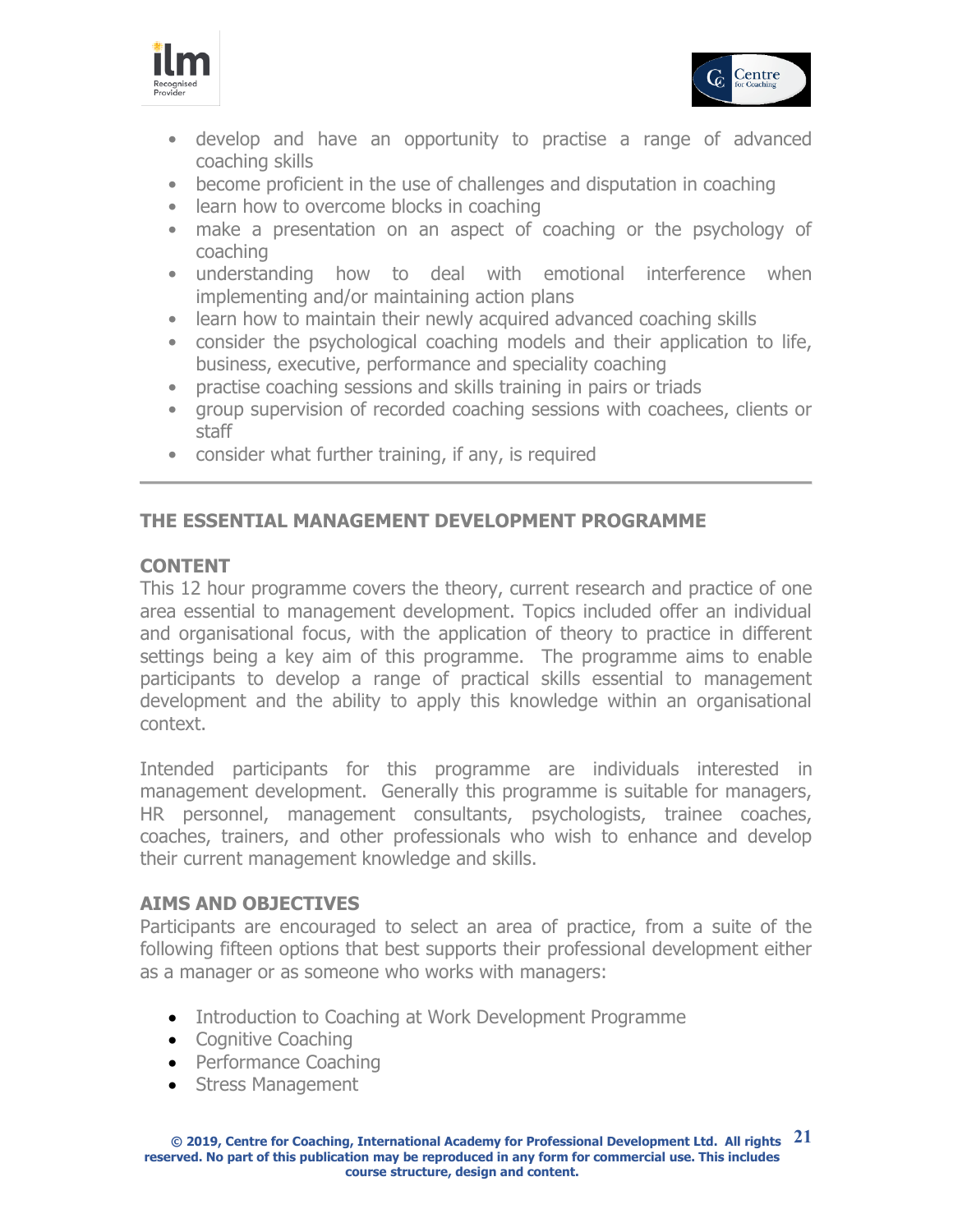



- Assertion & Communication Skills
- Occupational Stress Management
- Problem Focused Coaching
- Health Coaching
- Relaxation Skills
- Developing Resilience
- Redundancy Coaching
- Solution Focused Coaching
- Time Management
- Understanding health and well being of staff: for HR and management professionals
- **•** Hazard Awareness

Key objectives of this programme are for participants to:

- be helped to define an area essential to management development
- have a working understanding of relevant theory and models
- develop a range of relevant strategies, techniques and skills
- gain competence in undertaking assessment
- identify and tackle blocks to improving current performance for themselves or others
- develop an understanding of the indications and contra-indications of relevant approaches and the steps needed to work with the coachee
- be able to apply themselves and/or work with others to devise action plans

## **FOUNDATION COACHING DEVELOPMENT PROGRAMME**

## **CONTENT**

This 24 hour programme explores the theory, current research and practice of two specialist coaching areas, enabling participants to develop a range of tailored practical skills and the ability to apply this knowledge across different contexts such as within organisations. Topics included offer an individual and organisational focus, with the application of theory to practice in different settings being a key aim of this programme.

Intended participants for this programme are individuals interested in learning more about two specialisms in coaching. Generally this programme is suitable for trainee coaches, coaches, mentors, trainers, managers, supervisors, HR personnel, management consultants, psychologists and other professionals who wish to enhance and develop their current coaching knowledge and skills.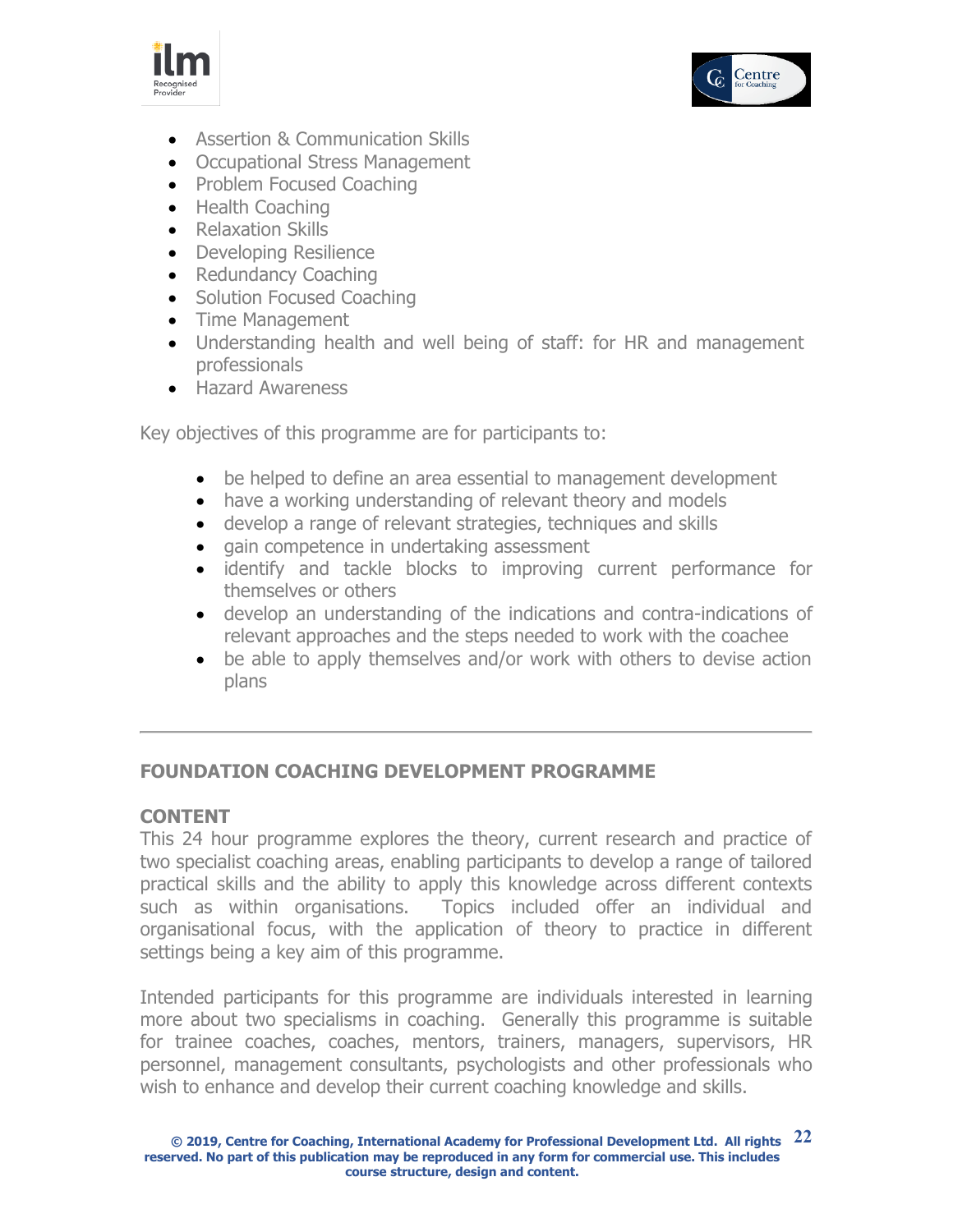



## **AIMS AND OBJECTIVES**

Participants are encouraged to select two areas of practice, from a suite of the following fourteen options that best support their professional development.

- Introduction to Coaching at Work Programme
- Cognitive Coaching
- Performance Coaching
- Stress Management
- Assertion & Communication Skills
- Occupational Stress Management
- Problem Focused Coaching
- Health Coaching
- Relaxation Skills
- Developing Resilience
- Redundancy Coaching
- Solution Focused Coaching
- Time Management
- Understanding health and well being of staff: for HR and management professionals

Key objectives of this programme are for participants to:

- be helped to define two areas of coaching specialism
- have a working understanding of relevant theory and models
- develop a range of relevant strategies, techniques and skills
- gain competence in undertaking assessment
- identify and tackle blocks to improving current performance
- develop an understanding of the indications and contra-indications of relevant approaches and the steps needed to work with the coachee
- be able to work with their coachee to devise action plans

## **PSYCHOLOGICAL COACHING DEVELOPMENT PROGRAMME**

## **CONTENT**

This offers an intensive 34 hour programme covering the psychological theory and practice of cognitive behavioural coaching. It builds on other courses and programmes run by the centre. The course is suitable for managers, HR staff, management consultants and psychologists, trainers and others interested in learning about the psychology of coaching. Participants should have basic coaching skills and be currently coaching coachees, clients or staff. If delegates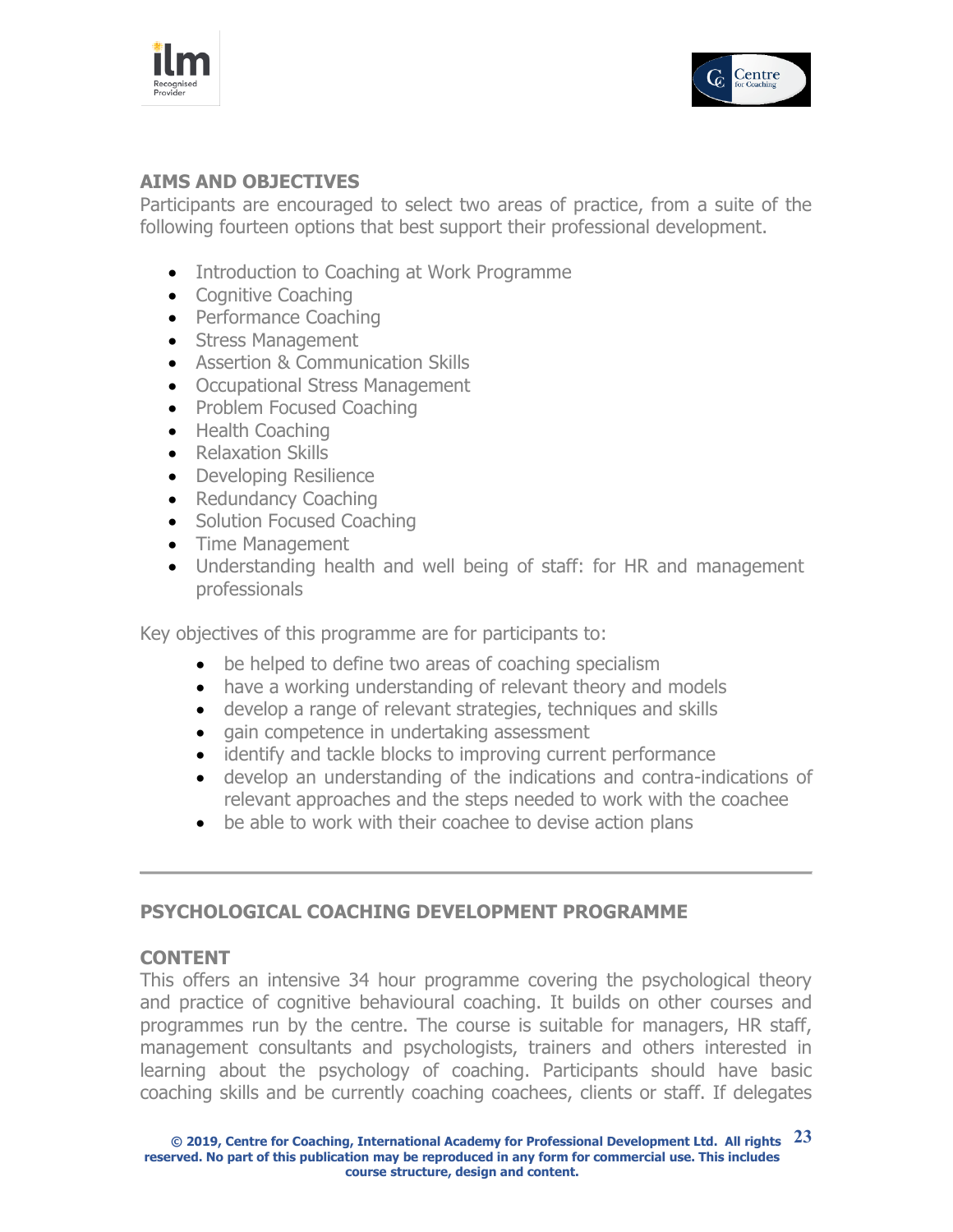



have not attended a formal coaching training programme, they are strongly advised to consider undertaking other courses from the centre's suite of coaching courses/programmes.

## **General Information & Training Programme**

Students are required to prepare and deliver a PowerPoint presentation on some aspect of psychological coaching. They should have available two recordings of coaching work for the purpose of group supervision.

## **AIMS**

This 34 hour programme provides delegates with an understanding of the psychology of coaching from a cognitive-behavioural perspective together with a range of advanced coaching skills.

## **KEY OBJECTIVES**

- understand the nature of psychological coaching
- become knowledgeable of cognitive-behavioural, problem-solving, solution focused and rational emotive behavioural coaching
- understand the psychological concepts of emotional management, selfesteem, self-acceptance, self-motivation, focus on achieving goals, transformation of the coachee into the self-coach (the coaching career), low frustration tolerance and practice relevant skills that can be used in coaching
- develop and have an opportunity to practise a range of advanced coaching skills
- become proficient in the use of challenges and disputation in coaching
- learn how to overcome blocks in coaching
- make a presentation on an aspect of coaching or the psychology of coaching
- understanding how to deal with emotional interference when implementing and/or maintaining action plans
- learn how to maintain their newly acquired advanced coaching skills
- consider the psychological coaching models and their application to life, business, executive, performance and speciality coaching
- practise coaching sessions and skills training in pairs or triads
- group supervision of recorded coaching sessions with coachees, clients or staff
- consider what further training, if any, is required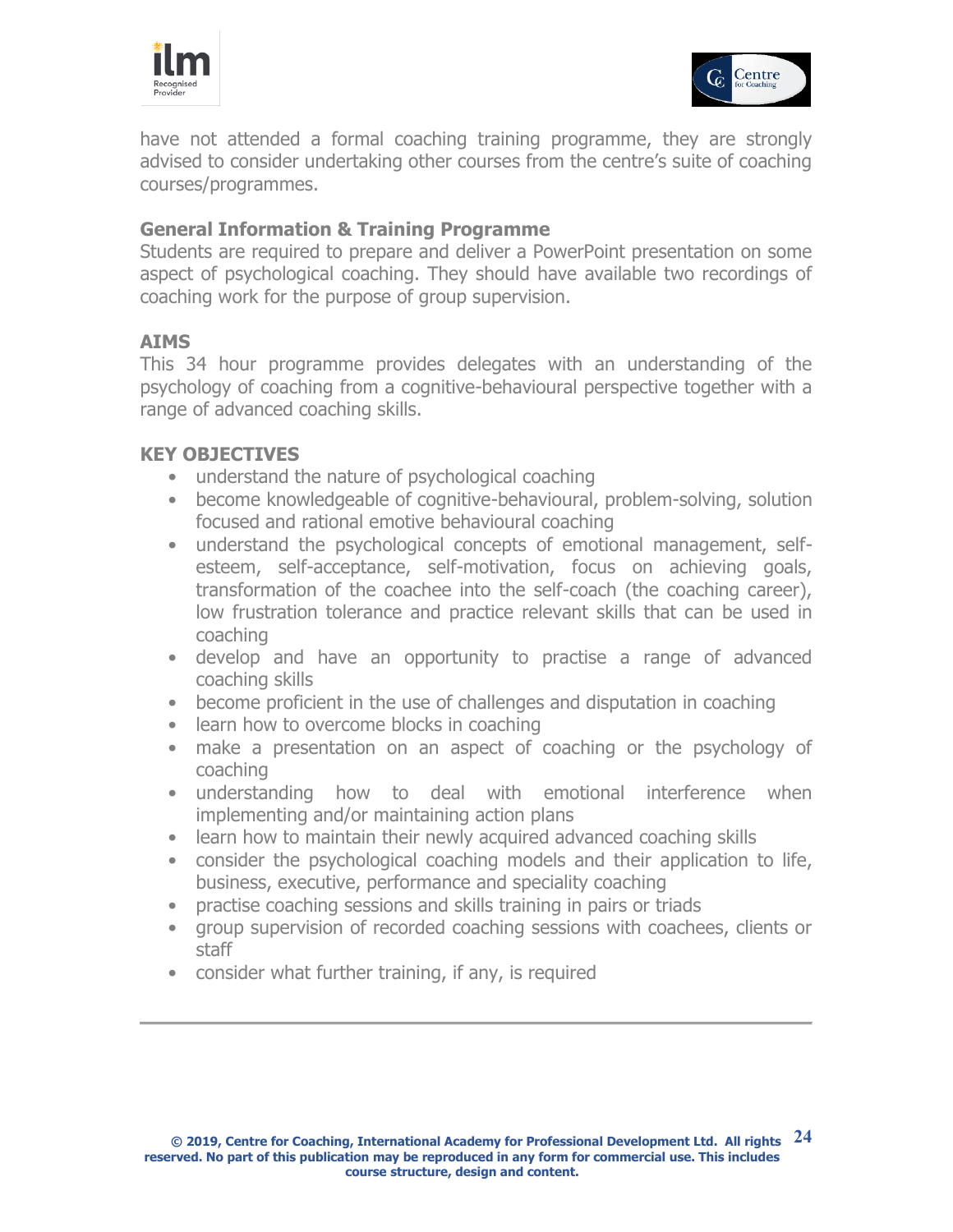



## **ADVANCED COACHING DEVELOPMENT PROGRAMME**

## **CONTENT**

This 106 hour programme consists of a combination of the following modules drawn from the Centres current suite of courses/programmes:

- Coaching Development Programme
- Psychological Coaching
- Any three options drawn from the Essential Management Development Programme

The programme enables participants to become knowledgeable in coaching and the psychology of coaching and be proficient in coaching skills. This programme is suitable for coaches, mentors, managers, directors, supervisors, HR staff, trainers, psychologists and other professionals. Completion of the programme provides eligibility for Associate Membership of the ILM.

## **AIMS AND OBJECTIVES**

The aims and objectives of this programme are to provide opportunities for participants to become knowledgeable about the theory and practice of coaching including coaching in particular forms such as: performance, business, executive and stress management.

#### **PROFESSIONAL BODIES RECOGNITION**

In addition to the ILM, other professional bodies that recognise or approve the centre's certificated training programme include the British Psychological Society Learning Centre and the International Society for Coaching Psychology. The Association for Coaching accredits our Advanced Diploma in Coaching course. For full details of these courses please see the relevant centre website page.

#### **CENTRE FOR STRESS MANAGEMENT**

The Centre for Coaching is affiliated to the Centre for Stress Management which specialises in stress management and prevention.

## **INTERNATIONAL ACADEMY FOR PROFESSIONAL DEVELOPMENT**

The Centre for Coaching is part of the International Academy for Professional Development Ltd group.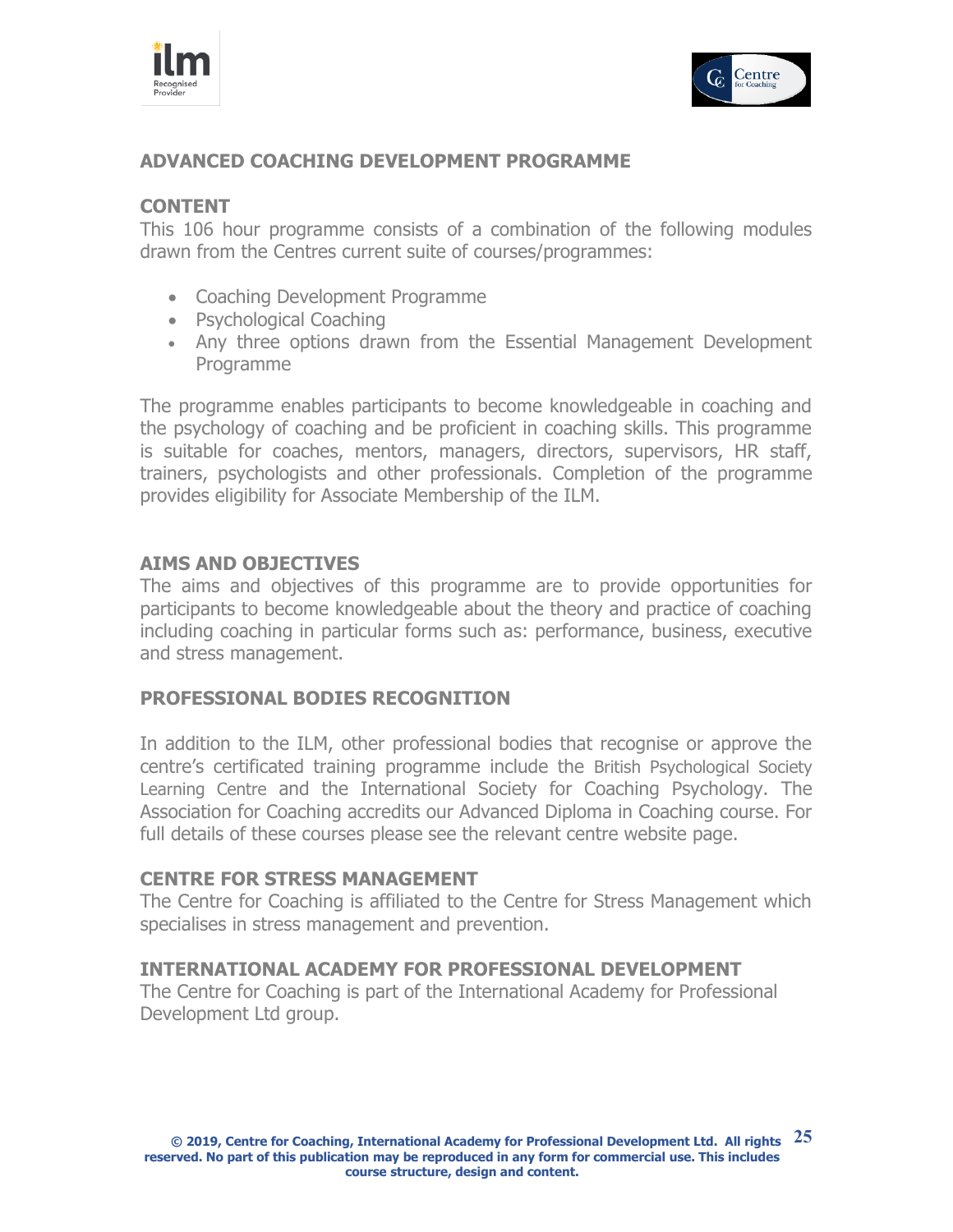



## **DIRECTORS OF TRAINING & CONSULTANCY**

#### **Professor Stephen Palmer PhD CPsychol CMIOSH FAC (Hon) FIHPE (Hon) FISMA (Hon) FRSA FAREBT Accred Coach**

The Founder Director of the Centre for Coaching is Professor Stephen Palmer, a Chartered Psychologist. He is Professor of Practice at the Wales Institute for Work Based Learning, University of Wales Trinity Saint David and Adjunct Professor of Coaching Psychology at Aalborg University, Denmark, an Association for Professional Executive Coaches & Supervisors (APECS) accredited Executive Coach and Supervisor, an International Society for Coaching Psychology Accredited Coaching Psychologist and Supervisor, and an AREBT Accredited Cognitive and Rational Coach. He was formerly Visiting Professor of Work Based Learning and Stress Management at Middlesex University.

He is an Honorary Fellow of Association for Coaching, Royal Society of Arts and the Royal Society of Health. He is a Member of the Chartered Management Institute, ILM, an Associate Fellow of the British Psychological Society and the Albert Ellis Institute in New York, and a certified supervisor for training in REBT. He is Honorary President of the International Society for Coaching Psychology, Honorary President and Fellow of the International Stress Management Association (UK) and Honorary Vice-President and Fellow of the Institute of Health Promotion and Education and Vice President and Fellow of the Society for Dialectical Behaviour Therapy. In 2004-2005 he was the first Chair of the British Psychological Society Special Group in Coaching Psychology. He is former Honorary President of the Association for Coaching. He is Co-editor of the European Journal of Applied Positive Psychology, Consultant Editor of The Coaching Psychologist, and Consulting Editor of Coaching: An International Journal of Theory, Practice & Research.

In 2001 he chaired the BACP Online Therapy Working Group which produced a report, Guidelines for Online Counselling & Psychotherapy. He has authored over 225 articles and chapters on coaching, coaching psychology, stress management and counselling, and has authored or edited over 50 books, including Dealing with People Problems at Work (1996) with Burton, and the Handbook of Coaching Psychology (2007) with Whybrow. He has lectured in Europe, Japan, New Zealand, Hong Kong and China on a range of subjects and regularly appears on radio and television programmes. In 2000, he received the Annual Counselling Psychology Award from the British Psychological Society, Division of Counselling Psychology, for his 'Outstanding professional and scientific contribution to counselling psychology in Britain'. In 2008, he received a Distinguished Award for his outstanding and continued contribution to coaching psychology by The British Psychological Society's Special Group in Coaching Psychology.

#### **Peter Ruddell BA (Hons) AdDipREBT FAREBT**

Peter Ruddell, a Coaching Psychologist, is the Training Director of the Centre for Coaching. He helped set up the Centre for Coaching in 2001. Peter is a Founder Member of the BPS Special Group in Coaching Psychology and is accredited as a cognitive and behavioural psychotherapist by the British Association for Behavioural and Cognitive Psychotherapy (BABCP) and is registered as a cognitive-behavioural psychotherapist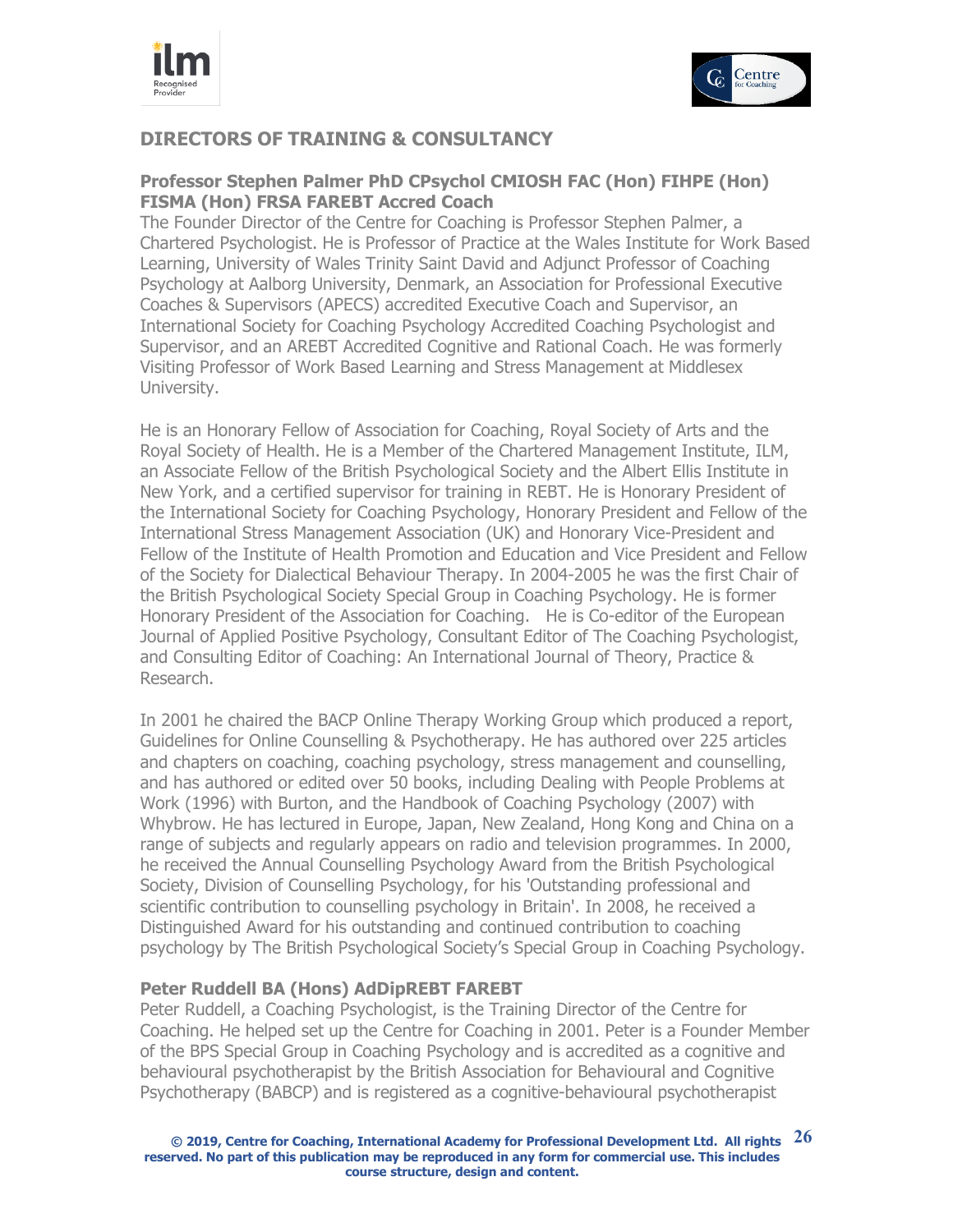



with the United Kingdom Council for Psychotherapy (UKCP). He is accredited as a REBT therapist by the Association for Rational Emotive Behaviour Therapy. He was a Council Member and a Director of the Association for Rational Emotive Behaviour Therapy, and previously a Council Member of the Institute of Health Promotion and Education. His book Brief Cognitive Behaviour Therapy with Curwen and Palmer was published in 2000 and the second edition in 2018.

#### **Nick Edgerton MSc CPsychol DipCACP MAREBT Accred**

Nick Edgerton is Co-Director of the Coaching programmes and is a chartered psychologist. He is attached to the Faculty of Coaching Psychology. He developed the cognitive behavioural SPACE model of coaching, counselling and stress management which he teaches at the Centre. His has published articles and chapters on SPACE.

#### **Michael Neenan Dip REBT AdDipREBT DipCACP**

Michael Neenan is Co-Director of the Coaching programme. He was Honorary Vice President of the Association for Coaching. He is an AREBT accredited REBT counsellor, a BABCP accredited therapist and a UKCP registered cognitive-behavioural psychotherapist. He is also an experienced industrial trainer. He has published articles and books including Life Coaching: A Cognitive Behavioural Approach (2013) with Dryden. He is former Co-chair of the Association for Rational Emotive Behaviour Therapists and former Co-editor of their journal.

#### **Dr Siobhain O'Riordan PhD FRSA FISCP (Accred)**

Dr Siobhain O'Riordan is a Chartered Psychologist and an International Society for Coaching Psychology Accredited Coaching Psychologist and Supervisor. She is a former chair of the BPS Special Group in Coaching Psychology and currently Chair of the International Society for Coaching Psychology. She is Co-editor of the European Journal of Applied Positive Psychology, Consulting Editor of The Coaching Psychologist and Editor of Coaching Psychology International. She is attached to the Faculty of Coaching Psychology.

#### **Kasia Szymanska MSc Psychol AFBPsS MISCP (Accred)**

Kasia Szymanska is Director of Distance Learning Programme. She is a Chartered Psychologist, an International Society for Coaching Psychology (ISCP) Accredited Coaching Psychologist, and Associate Fellow of the British Psychological Society. She is Co-editor of the European Journal of Counselling Theory, Research and Practice. She was Editor of The Coaching Psychologist published by the Special Group in Coaching Psychology (SGCP) and former Ex-officio Member of the SGCP Committee. She is former Editor of Counselling Psychology Review. She is attached to the Faculty of Coaching Psychology. She is a Director of the ISCP.

#### **Kate Thomas BA (Hons) MRSH**

Kate Thomas is a Director of the Stephen Palmer Partnership. She is our External Contracts Director at the Stephen Palmer Partnership Ltd. She co-authored with Prof Stephen Palmer and Prof Sir Cary Cooper, Creating a Balance: Managing Stress published by The British Library. She has published papers on stress theory and stress management.